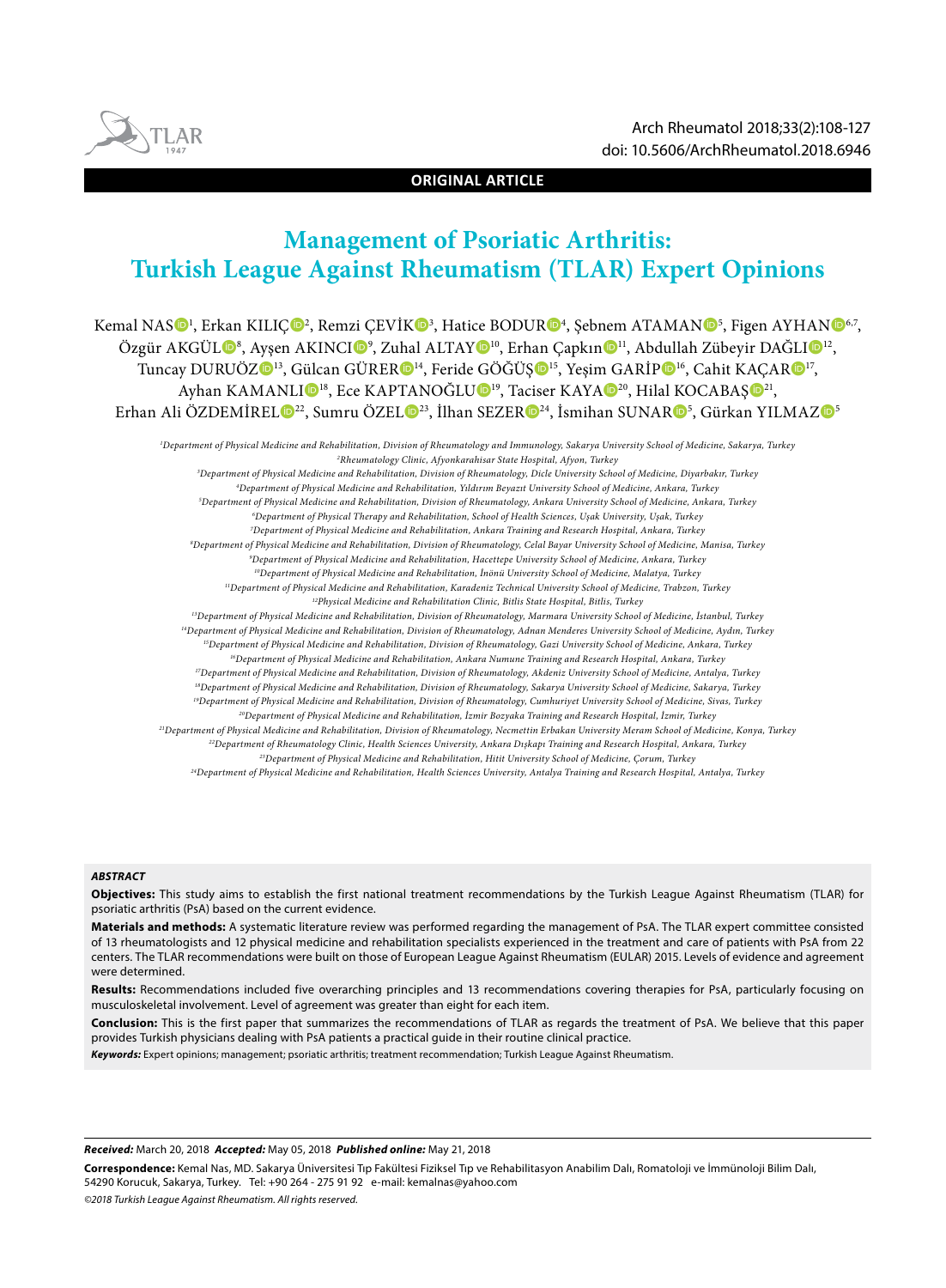Psoriatic arthritis (PsA) is a highly heterogeneous disease. Patients with PsA may have combinations of peripheral arthritis, axial disease, enthesitis, dactylitis, skin, and nail involvement. The severity of the disease varies widely between both disease domains and individual patients. As a result of understanding the pathophysiology of PsA, new strategies and targeted therapies have been developed for treatment in patients with PsA.<sup>1</sup> Treatment of patients with PsA should include pharmacological and non-pharmacological methods, and be determined by patient and physician's shared decision. Recently, many disease-modifying antirheumatic drugs (DMARDs) have been made available for the treatment of PsA in Turkey, and others will be available within the next few years. DMARDs have been recently classified into three groups according to their pharmacological structure and mechanism of action: conventional synthetic (csDMARDs), biologic (bDMARDs) and targeted synthetic DMARDs (tsDMARDs).2 The most reliable, practical and best overlapping information for everyday use were issued through classification criteria and treatment recommendations by reputable organizations, or national recommendations of some countries. Clinicians may have difficulties in choosing an appropriate treatment approach due to the heterogeneity of PsA. To help this issue, along with some countries, international groups such as Group for Research and Assessment of Psoriasis and Psoriatic Arthritis (GRAPPA) and European League Against Rheumatism (EULAR) have published treatment recommendations for PsA.3-7 GRAPPA published its first PsA treatment recommendations in 2009, which were updated in 2015 due to the introduction of clinical use of new therapies.<sup>3,5</sup> GRAPPA distinguishes the disease to six clinical types according to disease activity and severity of disease (peripheral arthritis, axial disease, enthesitis, dactylitis and skin and nail involvement) and describes the treatment according to these clinical types. The EULAR recommendations suggest an algorithmic approach that focuses on musculoskeletal lesions, particularly peripheral arthritis. Skin and nail lesions are considered separately, and if relevant psoriatic skin lesion is present, consultation is recommended with the dermatologist. Since 2012, due to the approval of new drugs and accumulation of data on use of new drugs, both GRAPPA and EULAR 2015 updated their recommendations for treatment of PsA. Therefore, in this study, we aimed to establish the first national treatment recommendations by the Turkish League Against Rheumatism (TLAR) for PsA based on the current evidence.

#### MATERIALS AND METHODS

The TLAR expert committee consists of 25 participants experienced in the treatment and care of patients with PsA from 22 centers. The expert committee was comprised of 13 rheumatologists and 12 physical medicine and rehabilitation specialists (two also had immunology PhD while the other two were rheumatology fellows-in-training). To establish TLAR treatment recommendations, the literature search was carried out between September 2017 and December 2017. The systematic literature search was performed on PubMed-MEDLINE and Scopus database with convenient key words and the included articles were published in English between 2015 and 2017. Randomized controlled trials (RCTs), systematic reviews, and meta-analyses including pharmacological and non-pharmacological treatments were searched attentively. The following search terms (synonyms and combinations) were used for pharmacological treatment: 'psoriatic arthritis' OR 'PsA' AND 'biologics' OR 'infliximab' OR 'etanercept' OR 'adalimumab' OR 'golimumab' OR 'certolizumab' OR 'tocilizumab' OR 'abatacept' OR 'tofacitinib' OR 'apremilast' OR 'ustekinumab' OR 'secukinumab' OR 'ixekizumab' OR 'TNF' OR 'jak' OR 'PDE' OR 'IL17' OR 'IL12/23'. The searched literature work was sent via e-mail to members of the expert committee prior to meeting. The first meeting was held in October 2017. The TLAR recommendations were built on those of EULAR 2015. At the first meeting, the items to be developed on the EULAR recommendations were discussed with 25 panelists. The second and third meetings were held electronically. At the second meeting in December 2017, draft items were discussed and opinions and contributions were received electronically. The final form of five overreaching principles and 13 recommendations were voted during the third meeting in January 2018. Assessment of level of agreement (LoA) was performed by using 0 to 10 scale, 0 meaning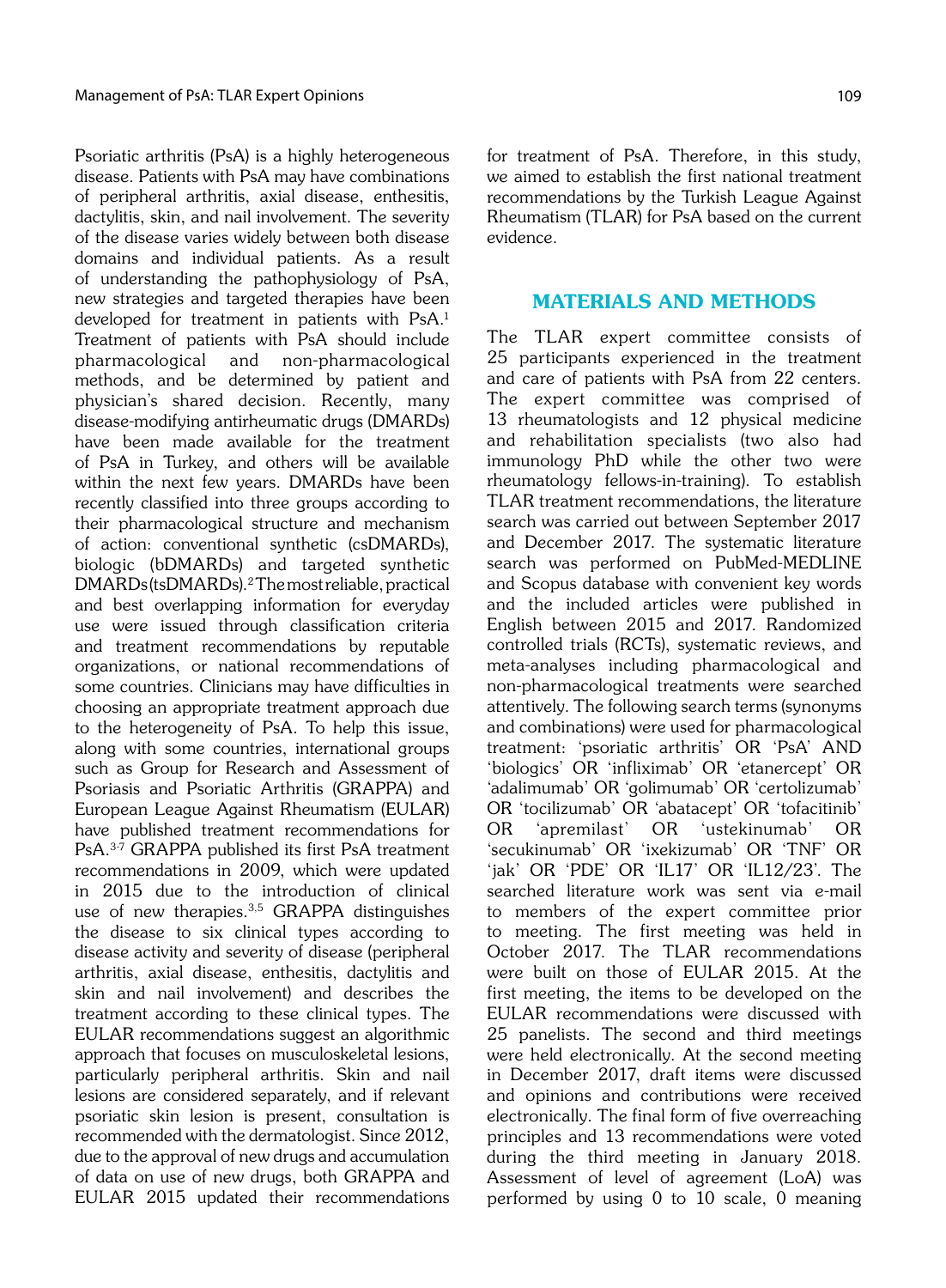| <b>Table 1.</b> Categorization of levels of evidence and grades of recommendation |                                                              |                                                                                                                                          |  |  |
|-----------------------------------------------------------------------------------|--------------------------------------------------------------|------------------------------------------------------------------------------------------------------------------------------------------|--|--|
| Levels of evidence                                                                |                                                              | Grades of recommendation                                                                                                                 |  |  |
| la                                                                                | Systematic literature review of randomized controlled trials | A: Derived from level 1 evidence                                                                                                         |  |  |
| 1 <sub>b</sub>                                                                    | At least one randomized controlled trial                     |                                                                                                                                          |  |  |
| 2a                                                                                | At least one controlled study without randomization          | B: Derived from level 2 evidence or extrapolated from level 1 evidence                                                                   |  |  |
| 2 <sub>b</sub>                                                                    | At least one quasi-experimental study                        |                                                                                                                                          |  |  |
| 3                                                                                 |                                                              | Descriptive studies (comparative, correlation, case-control) C: Derived from level 3 evidence or extrapolated from level 1 or 2 evidence |  |  |
|                                                                                   | Expert opinion                                               | D: Derived from level 4 evidence or extrapolated from level 2 or 3 evidence                                                              |  |  |

'I fully disagree' and 10 meaning 'I fully agree'. The means and standard deviations of LoA for each item were calculated in the second and third voting round: LoA was eight or above for each item. The level of evidence and grade of recommendation (Table 1) were provided for each item $8$ 

#### RESULTS

Five overarching principles and 13 recommendations were presented in Table 2. An algorithm for management of PsA was illustrated in Figure 1.

#### Overarching principles

A. Psoriatic arthritis is a heterogeneous and potentially severe disease, which may cause disability and require multidisciplinary follow-up and treatment. Management of musculoskeletal findings should be performed by a specialist in rheumatology or physical medicine and rehabilitation (LoA=9.80±0.69).

Although the causes of PsA have not been identified clearly, genetic, immunologic, and environmental factors all contribute.9 Furthermore, PsA is a heterogeneous disease, so the assessment and management of all domains of disease, including peripheral arthritis, axial diseases, dactylitis, enthesitis and involvement of skin and nails, are essential. Multidisciplinary approach involving various physicians and other healthcare professionals may be required due to comorbidities, functional limitation, psychiatric disturbance and extra-articular manifestations such as involvement of the eye, skin, and gastrointestinal system. It is necessary to cooperate with a dermatologist in significant skin and nail involvement. PsA affects significantly the quality of life and work capacity and is associated with functional disability.10

According to previous data obtained from rheumatoid arthritis (RA), patients followed by rheumatologists are diagnosed earlier, have DMARD treatment more often and better results compared to other physicians.11,12 Early diagnosis and treatment are important for the best outcomes in patients with PsA; therefore, patients with suspected PsA should be referred to a rheumatologist or physical medicine and rehabilitation specialists as early as possible.

Due to the insufficient number of rheumatologists in our country, this task is carried out by physical medicine and rehabilitation specialists experienced in caring for patients with PsA as well as rheumatologists. Furthermore, in Turkey, rheumatology is a subspecialty after completing residency in either internal medicine or physical medicine and rehabilitation. Therefore, expert panel discussed and added physical medicine and rehabilitation specialists besides rheumatologists for our country.

B. Treatment of patients with PsA should be individualized. The treatment plan must be determined by shared decision between the patient and the physician by taking into account the disease activity, structural damage, efficacy, safety, cost, previous therapies and accompanying comorbid conditions (LoA=9.90±0.50).

Therapeutic decisions should be individualized considering patient preferences, disease activity, structural damage, efficacy, safety and cost of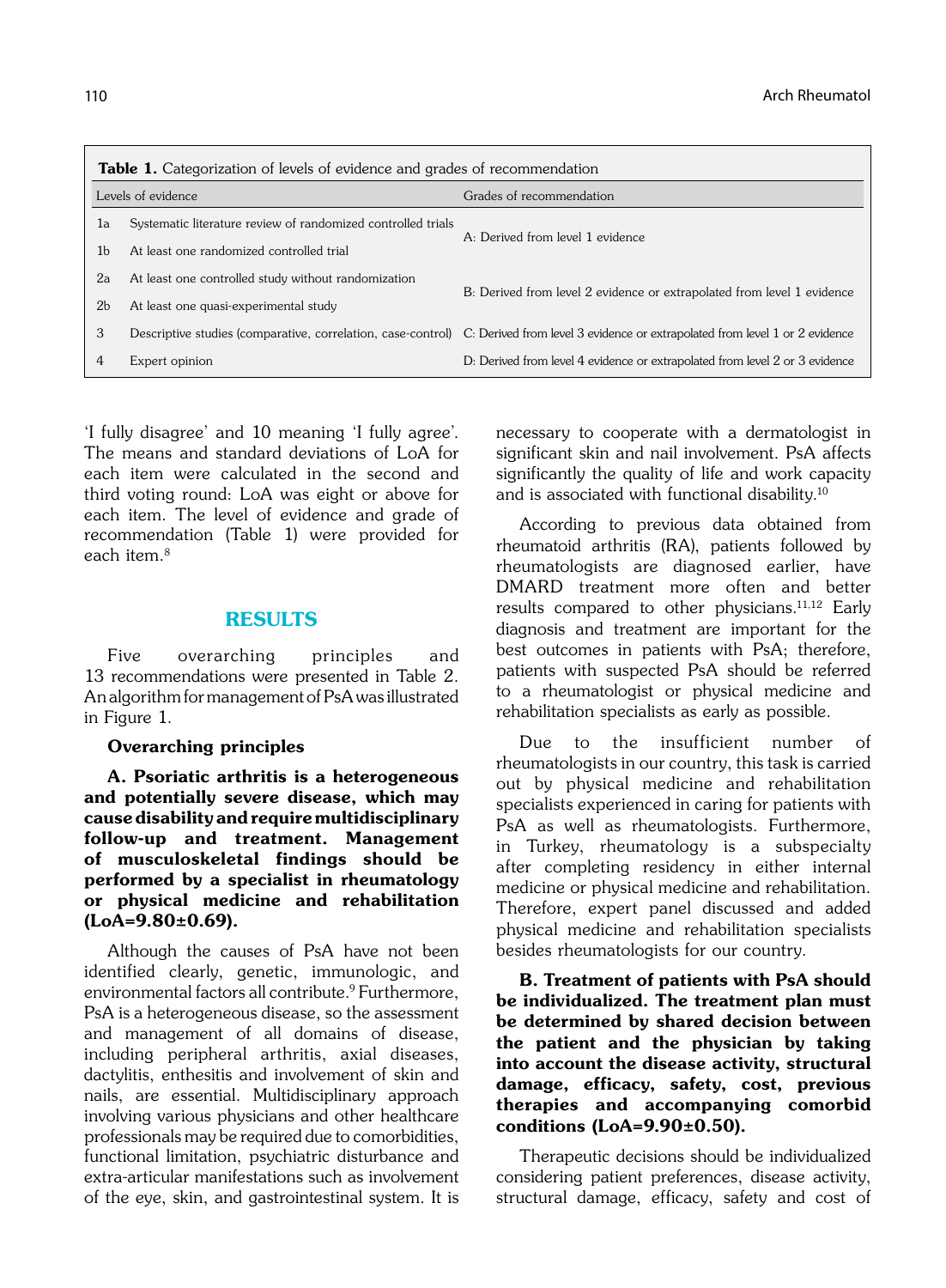Table 2. Turkish League Against Rheumatism recommendations for management of psoriatic arthritis, with levels of agreement and level of evidence

|              | Overarching principles                                                                                                                                                                                                                                                                                                                                                                               | Levels of agreement<br>$Mean \pm SD$ | Levels of evidence |
|--------------|------------------------------------------------------------------------------------------------------------------------------------------------------------------------------------------------------------------------------------------------------------------------------------------------------------------------------------------------------------------------------------------------------|--------------------------------------|--------------------|
| A            | PsA is a heterogeneous and potentially severe disease, which may cause disability and may<br>require multidisciplinary follow-up and treatment. Management of musculoskeletal findings<br>should be performed by a specialist in rheumatology or physical medicine and rehabilitation.                                                                                                               | $9.80 \pm 0.69$                      |                    |
| B            | Treatment of patients with PsA should be individualized. The treatment plan must be<br>determined by shared decision between the patient and the physician by taking into<br>account the disease activity, structural damage, efficacy, safety, cost, previous therapies and<br>accompanying comorbid conditions.                                                                                    | $9.90 \pm 0.50$                      |                    |
| C            | The main purpose of treatment in patients with PsA is to maximize health-related quality of<br>life. Therefore, control of symptoms, prevention of structural damage, improving functions<br>and participation in social life should be aimed by abrogation of inflammation.                                                                                                                         | $9.90 \pm 0.50$                      |                    |
| D            | Treatment and follow-up of patients with PsA; extra-articular manifestations, comorbidities<br>such as cardiovascular diseases, metabolic syndrome, smoking and current pregnancy<br>should be evaluated in a comprehensive manner.                                                                                                                                                                  | $9.70 \pm 0.83$                      |                    |
| E            | The treatment of patients with PsA should include pharmacological and non-pharmacological<br>strategies. Patients should be informed about their disease, encouraged in cessation of<br>smoking and getting rid of overweight. Individualized exercise, occupational therapy,<br>physiotherapy and rehabilitation may be applied according to the clinical situations and<br>patients' expectations. | $9.70 \pm 0.83$                      |                    |
|              | <b>Recommendations</b>                                                                                                                                                                                                                                                                                                                                                                               |                                      |                    |
| $\mathbf{1}$ | Early diagnosis and treat-to-target (T2T) strategies should be considered in PsA, and minimal<br>disease activity should be targeted with regular follow-up and appropriate adjustment of therapy.                                                                                                                                                                                                   | $9.50 \pm 1.02$                      | 1 <sub>b</sub>     |
| 2            | NSAIDs may be used to improve musculoskeletal signs and symptoms in patients with PsA.<br>Potential side effects should be considered.                                                                                                                                                                                                                                                               | $9.40 \pm 1.09$                      | 1 <sub>b</sub>     |
| 3            | Local glucocorticoid injections should be considered as a part of the treatment in patients<br>with PsA with peripheral arthritis, dactylitis and enthesitis. Systemic corticosteroids may be<br>used with caution at the lowest effective dose.                                                                                                                                                     | $9.10 \pm 1.59$                      | 1 <sub>b</sub>     |
| 4            | In patients with peripheral arthritis, the initiation of csDMARDs should be considered as<br>soon as possible, especially if there are poor prognostic factors. MTX treatment should be<br>preferred in the presence of a psoriatic skin lesion.                                                                                                                                                     | $9.70 \pm 0.83$                      | 3, 1 <sub>b</sub>  |
| 5            | In patients with peripheral arthritis and inadequate response or intolerance to csDMARD;<br>biological theraphy (TNFi, IL17i, IL12/23i) or tsDMARD should be considered. In this case,<br>the drug of first choice may be a TNFi.                                                                                                                                                                    | $9.30 \pm 1.35$                      | 1a, 1b             |
| 6            | If TNFi is preferred as a biological treatment for peripheral arthritis in patients with PsA,<br>combination with csDMARDs may be considered.                                                                                                                                                                                                                                                        | $9.30 \pm 1.53$                      | 1 <sub>b</sub>     |
| 7            | In patients with peripheral arthritis and inadequate response to bDMARD targeting TNF,<br>IL17, IL12/23 or APR; tofacitinib or abatacept may be considered.                                                                                                                                                                                                                                          | $8.65 \pm 1.80$                      | 1 <sub>b</sub>     |
| 8            | In patients with enthesitis and inadequate response to NSAIDs, a bDMARD targeting TNF,<br>IL17, IL12/23 pathway should be considered; tsDMARD may be considered in patients with<br>still inadequate response. In this case, the drug of first choice may be a TNFi.                                                                                                                                 | $9.30 \pm 1.15$                      | 1 <sub>b</sub>     |
| 9            | In patients with dactylitis and inadequate response to NSAIDs and csDMARDs, a bDMARD<br>targeting TNFi, IL17, IL12/23 pathway should be considered; tsDMARD may be considered<br>in patients with still inadequate response. In this case, the drug of first choice may be a TNFi.                                                                                                                   | $9.50 \pm 1.02$                      | 1 <sub>b</sub>     |
|              | 10 In patients with predominantly axial disease and insufficient response to NSAIDs, a<br>bDMARD targeting TNF, IL17, IL12/23 pathway should be considered. In this case, the<br>drug of first choice may be a TNFi.                                                                                                                                                                                 | $9.70 \pm 0.83$                      | 1a, 1b             |
| 11           | csDMARD is not recommended in patients with PsA who have predominantly axial disease.                                                                                                                                                                                                                                                                                                                | $8.90 \pm 1.63$                      | 2a, 3              |
| 12           | In active PsA with concomitant IBD and inadequate response to a csDMARD, TNFi,<br>particularly a mAb should be considered. If TNFi therapy fails, bDMARD targeting IL12/23<br>therapy may be considered.                                                                                                                                                                                             | $9.00 \pm 1.61$                      | 1a, 1b             |
|              | 13 In patients with inadequate response to a bDMARD, switching to another bDMARD with<br>the same or a different mechanism of action should be considered.                                                                                                                                                                                                                                           | $9.70 \pm 0.83$                      | 1 <sub>b</sub>     |

SD: Standard deviation; PsA: Psoriatic arthritis; NSAID: Nonsteroidal antiinflammatory drug; csDMARD: Conventional synthetic disease-modifying antirheumatic<br>drug; TNFi: Tumor necrosis factor inhibitor; IL: Interleukin; tsD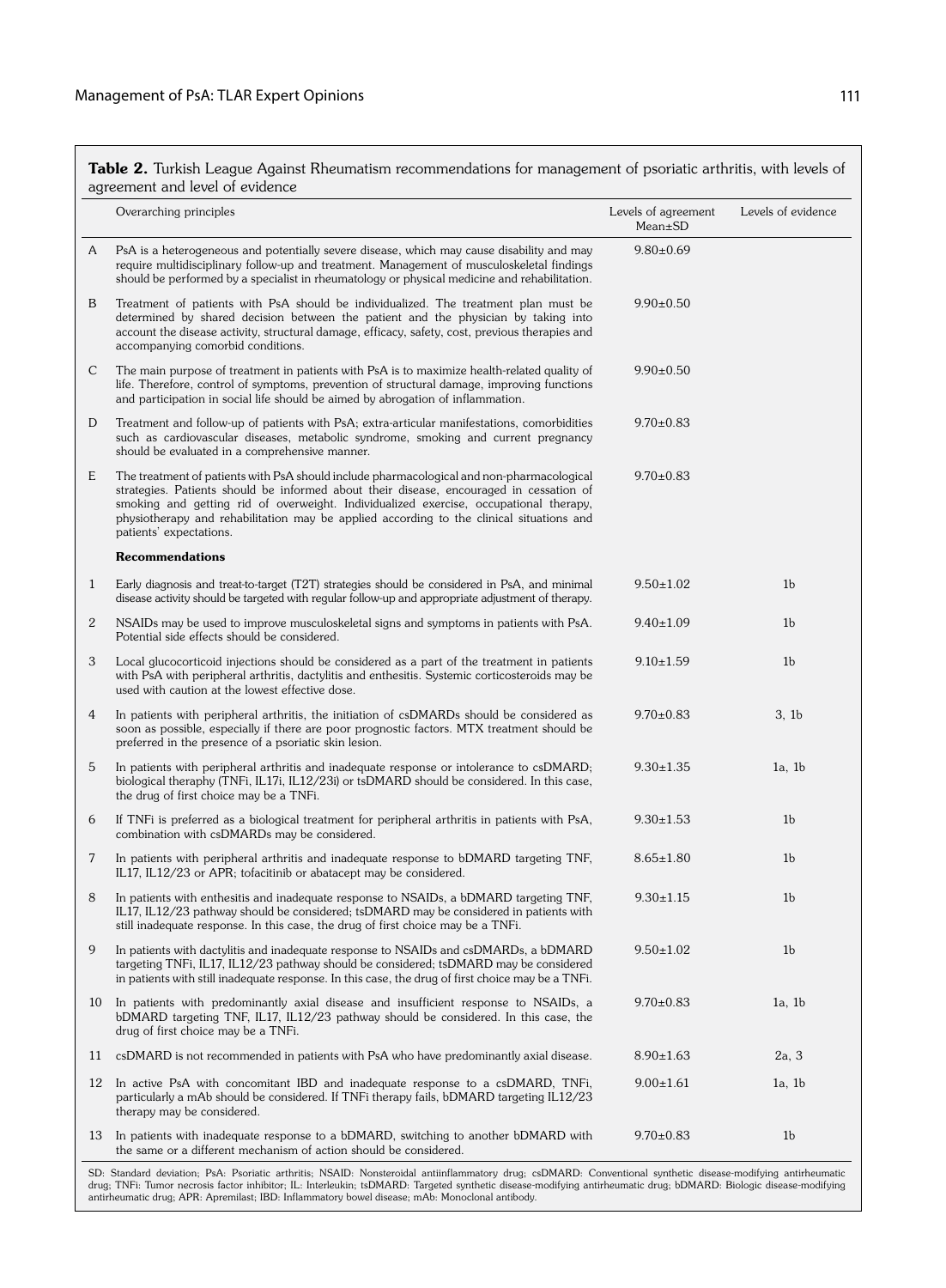

Figure 1. Turkish League Against Rheumatism algorithm for treatment of active psoriatic arthritis. csDMARDs: Conventional synthetic disease-modifying antirheumatic drugs; DMARDs: Disease-modifying antirheumatic drugs; GC: Glucocorticoid; IA: Intraarticular; IL12/23i: Interleukin 12/23 inhibitor; IL17i: Interleukin 17 inhibitor; LEF: Leflunomide; MTX: Methotrexate; NSAIDs: Nonsteroidal antiinflammatory drugs; OT: Occupational therapy; PDE-4i: Phosphodiesterase 4 inhibitor; SSZ: Sulfasalazine; TNFi: Tumor necrosis factor inhibitor; tsDMARDs: Targeted synthetic DMARDs.

the treatment, and previous therapies and accompanying comorbid conditions. The patient must be properly informed about the benefits and risks of therapeutic options when treatment is given to enhance the treatment compliance and success.13 In a study from DANBIO registry, authors assessed the frequency of discordance in patient's and physician's global assessment in patients with RA, axial spondyloarthritis (axSpA), and PsA.14 The frequency of discordance in this study was high between patients and their physicians (patient global assessment was >20 mm higher than physician global assessment). This may cause difficulties in shared decision process; therefore, patients' education is essential. Although there was a good correlation between various disease activity measures, physicians usually evaluated the disease activity of PsA lower with respect to patients.<sup>15</sup> Hence, incorporating patient reported outcome measures is necessary to assess disease activity in PsA. Generally, in patients with mild symptoms and without radiological damage or functional impairment,

the low-cost way to relieve symptoms is initiating a nonsteroidal antiinflammatory drug (NSAID) rather than starting a DMARD. However, in patients with poor prognostic factors or poor response to a csDMARD, biologics may be a preferred treatment. A recent study evaluating rheumatologists' drug choice has shown that rheumatologists consider the economic aspects and the patient's preferences in addition to their efficacy when deciding on drugs.16 Ideally, patients should be reviewed promptly, offered regular evaluation by appropriate specialists, and have treatment adjusted as needed in order to achieve the goals of therapy. In addition, qualified specialists should regularly assess patients and proper treatment adjustment should be performed to achieve the goals of therapy.

Expert panel decided to add 'individualization' of treatment in PsA according to patient preferences, disease activity, structural damage, efficacy, safety and cost of the treatment, as well as previous therapies and accompanying comorbid conditions.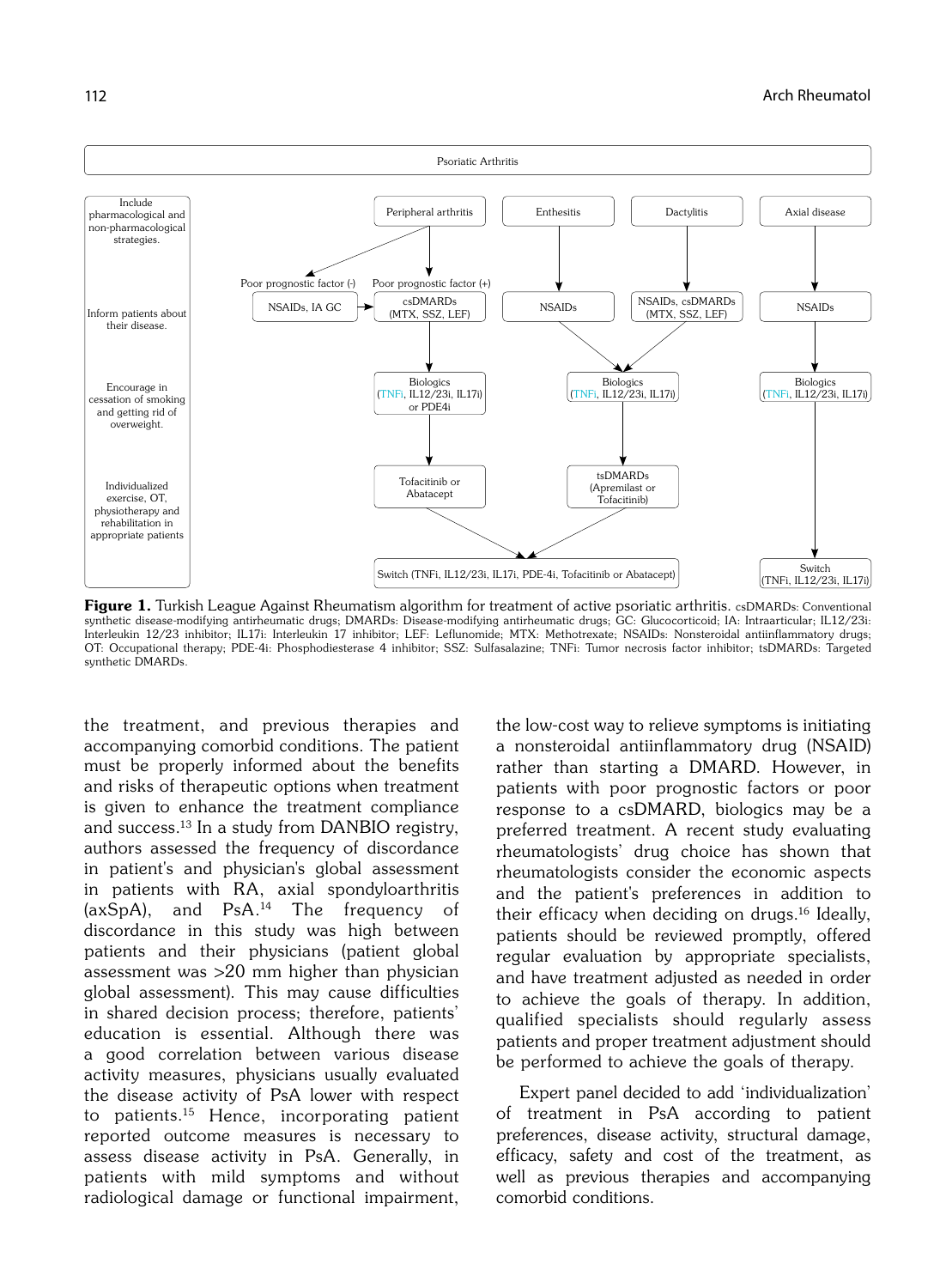# C. The main purpose of treatment in patients with PsA is to maximize healthrelated quality of life. Therefore, control of symptoms, prevention of structural damage, improving functions and participation in social life should be aimed by abrogation of inflammation (LoA=9.90±0.50).

Psoriatic arthritis is related with poor physical function, health-related quality of life and long-term work disability.17-19 All of these may be associated with comorbidities, duration and severity of disease, response to therapy, and socioeconomic factors. If these factors are modified with targeted interventions, functions and health-related quality of life may potentially improve in patients with PsA. Since inflammation in PsA is associated with the progression of radiological damage, the abrogation of inflammation is a component of the therapeutic objective and needed to achieve good outcomes.20-25

D. Treatment and follow-up of patients with PsA; extra-articular manifestations, comorbidities such as cardiovascular diseases, metabolic syndrome, smoking and current pregnancy should be evaluated in a comprehensive manner  $(LoA=9.70\pm0.83).$ 

Patients with PsA may present with a wide spectrum of clinical manifestations including axial involvement, peripheral arthritis, and extraarticular features (uveitis, psoriasis, inflammatory bowel disease [IBD]). Also, these patients have an increased risk of comorbidities including cardiovascular disease, metabolic syndrome, obesity, diabetes, fatty liver disease, IBD, ophthalmic disease, renal disease, osteoporosis, depression, and anxiety.26-28 Optimal treatment approach should always be aimed at improving all manifestations of the disease: in daily practice, this can be achieved by screening comorbidities, extra-articular involvement and smoking before starting treatment in PsA.

Recent studies have reported that the majority of patients with PsA have stable or low disease activity as well as better skin outcome during pregnancy.29 Patients with low disease activity before conception were shown to have more favorable outcomes during pregnancy. Thus, in pregnant patients with PsA, optimal treatment should be regulated according to the safety of the fetus and maternal disease control as well as disease activity.

During the expert meeting, vaccination was also discussed for patients with PsA. Screening for latent tuberculosis and hepatitis B virus infection is recommended before starting any tumor necrosis factor inhibitor (TNFi). Although TNFis were not demonstrated to reduce efficacy of non-live vaccines, some studies demonstrated reduced or impaired response to non-live vaccines.30-34 Live-virus vaccines may contraindicate in patients receiving biologics. Optimal time to vaccinate patients with live vaccines is four weeks before starting biologics or tofacitinib, or at least one month after discontinuation of such therapy.35 The expert committee stated that there is no need to delay biological treatments for inactivated, conjugated or toxoid vaccines in patients with active PsA in the presence of indications; it is suggested that biological treatments may be delayed if liveattenuated vaccines are administered.

E. The treatment of patients with PsA should include pharmacological and nonpharmacological strategies. Patients should be informed about their disease, encouraged in cessation of smoking and getting rid of overweight. Individualized exercise, occupational therapy, physiotherapy and rehabilitation may be applied according to the clinical situations and patients' expectations (LoA=9.70±0.83).

In addition to pharmacological therapy, nonpharmacological treatment strategies, which are extremely important in the treatment of patients with PsA, should be a part of the therapeutic regimen. Patient education is the mainstay of non-pharmacological therapy. Patient education on treatment objectives, proper use of their medications, comorbidities associated with the disease, and joint protection has been included in the overarching principles for PsA.

Smoking appears to play a major role in the pathogenesis of several rheumatic diseases including systemic lupus erythematosus, RA, and ankylosing spondylitis (AS). Recent evidence has shown that smoking has negative effects on the skin involvement, disease activity, treatment response, and disease progression as well as the outcomes of rheumatic diseases.36 In patients with PsA, previous studies have suggested that there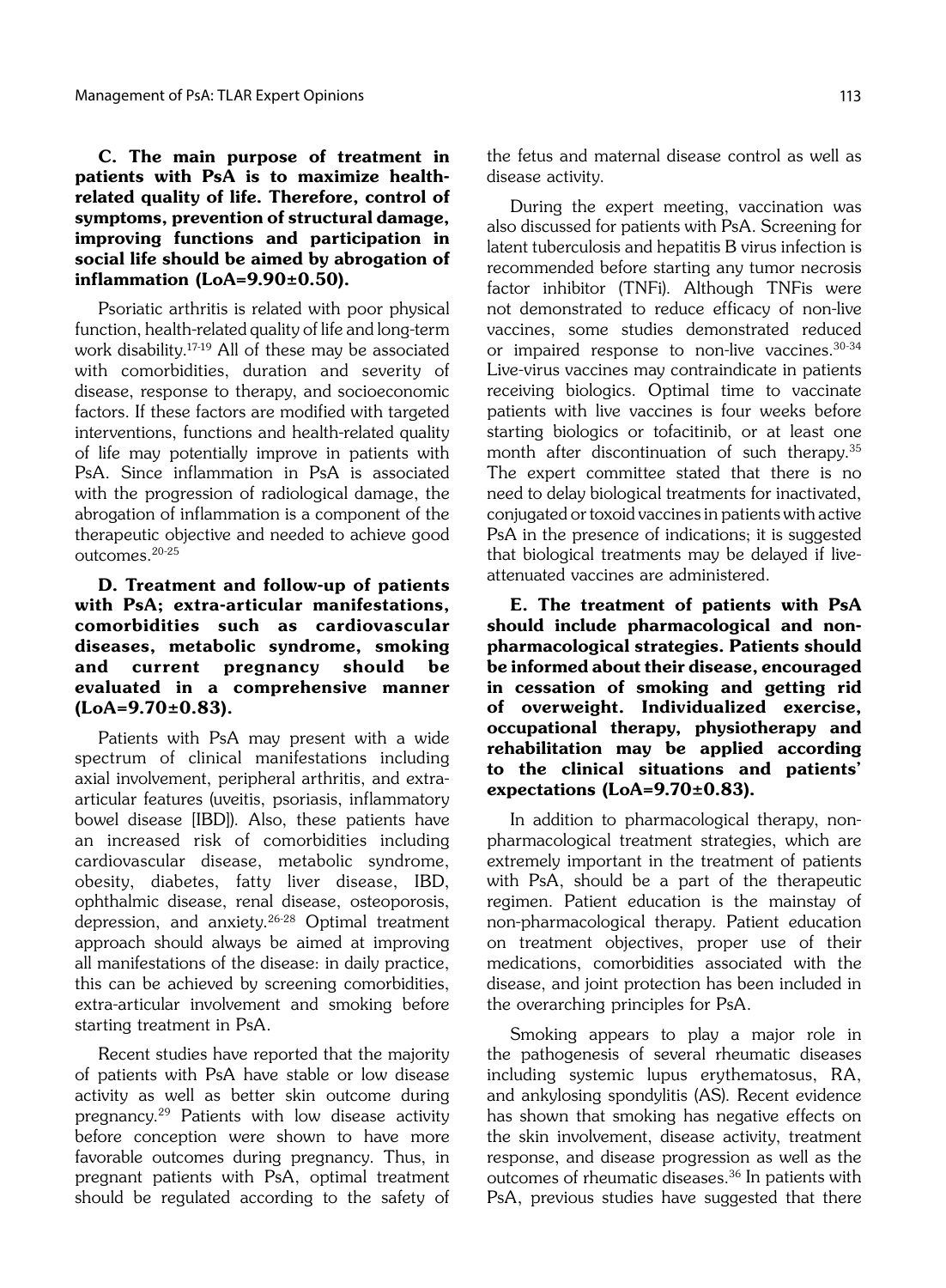is an established association between smoking and poorer functional outcome, $37$  with worse self-reported health status.<sup>38</sup> Moreover, due to the high risk of cardiovascular disease in PsA, smoking may accelerate the risk of atherosclerosis in these patients. Therefore, all patients with PsA should be warned about smoking cessation.

Fat tissue is a source of many of the same inflammatory cytokines, including tumor necrosis factor-alpha (TNF- $\alpha$ ), interleukin 6 (IL6), and IL1 beta, produced by inflamed tissue in overweight/ obese patients with inflammatory arthritis.39 Obesity is well-known to cause higher risk for cardiovascular diseases and metabolic syndromes, which have already increased with PsA. Moreover, obesity has been recently shown to be associated with more severe skin problems, higher disease activity and poor response to TNFis. A recent prospective analysis has suggested that weight loss may improve clinical outcome measures including erythrocyte sedimentation rate, C-reactive protein (CRP), Visual Analog Scale (VAS), global VAS, Health Assessment Questionnaire (HAQ) as well as response to TNFis in patients with PsA treated with anti-TNF drugs.<sup>40</sup> Expert committee has recommended that weight loss should be encouraged in all overweight/obese patients with PsA as a lifestyle modification.

Although there is no strong evidence for the use of physiotherapy modalities and rehabilitation programs in the management PsA, a beneficial effect of physical therapy and rehabilitation programs on physical function and quality of life has been demonstrated in several rheumatic diseases.<sup>41,42</sup> International and national recommendations for the treatment of axSpA and AS suggest that physical therapy and exercises are essential for the management of these diseases. $43,44$  In a very recent RCT, it has been reported that a resistance exercise program improves functional capacity of patients with PsA.45 According to extensive clinical experience, rehabilitation programs may improve physical, psychological and social functioning in patients with PsA. Therefore, the expert panel has recommended that all patients should be encouraged to participate in individualized exercise programs depending on the clinical situations and patients' expectations, and referred for occupational therapy, physical therapy and rehabilitation.

#### nde and the state of the state of the state of the state of the state of the state of the state of the state of the state of the state of the state of the state of the state of the state of the state of the state of the st

#### Recommendations

1. Early diagnosis and treat-to-target (T2T) strategies should be considered in PsA, and minimal disease activity should be targeted with regular follow-up and appropriate adjustment of therapy (LoA=9.50±1.02).

The course of PsA is heterogeneous, and PsA significantly affects the quality of life and work capacity while being associated with functional disability.10 Early control of inflammation in PsA leads to improved long-term outcomes. Besides, patients with shorter PsA duration had greater improvements in arthritis scores and several patients reported outcome measures with etanercept treatment.<sup>46</sup> In early PsA, short delay between onset of symptoms and diagnosis, preserved function, and male sex were the most important predictors of good clinical outcome at five-year follow-up in a study.22 In PsA, structural damage has significant effects on physical function.47 Even a six-month delay from symptom onset to the first visit with a rheumatologist contributes to the development of peripheral joint erosions and worse long-term physical function.<sup>48</sup> Magnetic resonance imaging and ultrasonography are useful for early diagnosis of PsA.49

New treatment options have led to significant improvements in treatment strategies for PsA. Definitely, a "treat-to-target" approach has been proposed for PsA, following its successful application in RA.4,50,51 This target is accepted as remission, or if remission cannot be achieved, a low disease activity state by EULAR recommendations for PsA and the international treat-to-target task force for SpA and PsA.4,52 Remission is defined as the absence of clinical and laboratory evidence of significant inflammatory disease activity. Although the GRAPPA does not exactly recommend a treatment target, they have proposed that the final goal of therapy should be to reach the lowest possible level of disease activity in all domains of disease.5 Although there is much evidence that achieving remission leads to better structural and functional outcomes in RA, there are limited data regarding treatment objectives and remission in PsA.50,53-56 In addition, it should be noted that remission of inflammation may not be associated with the complete absence of all PsA symptoms. Furthermore, remission may be difficult to attain in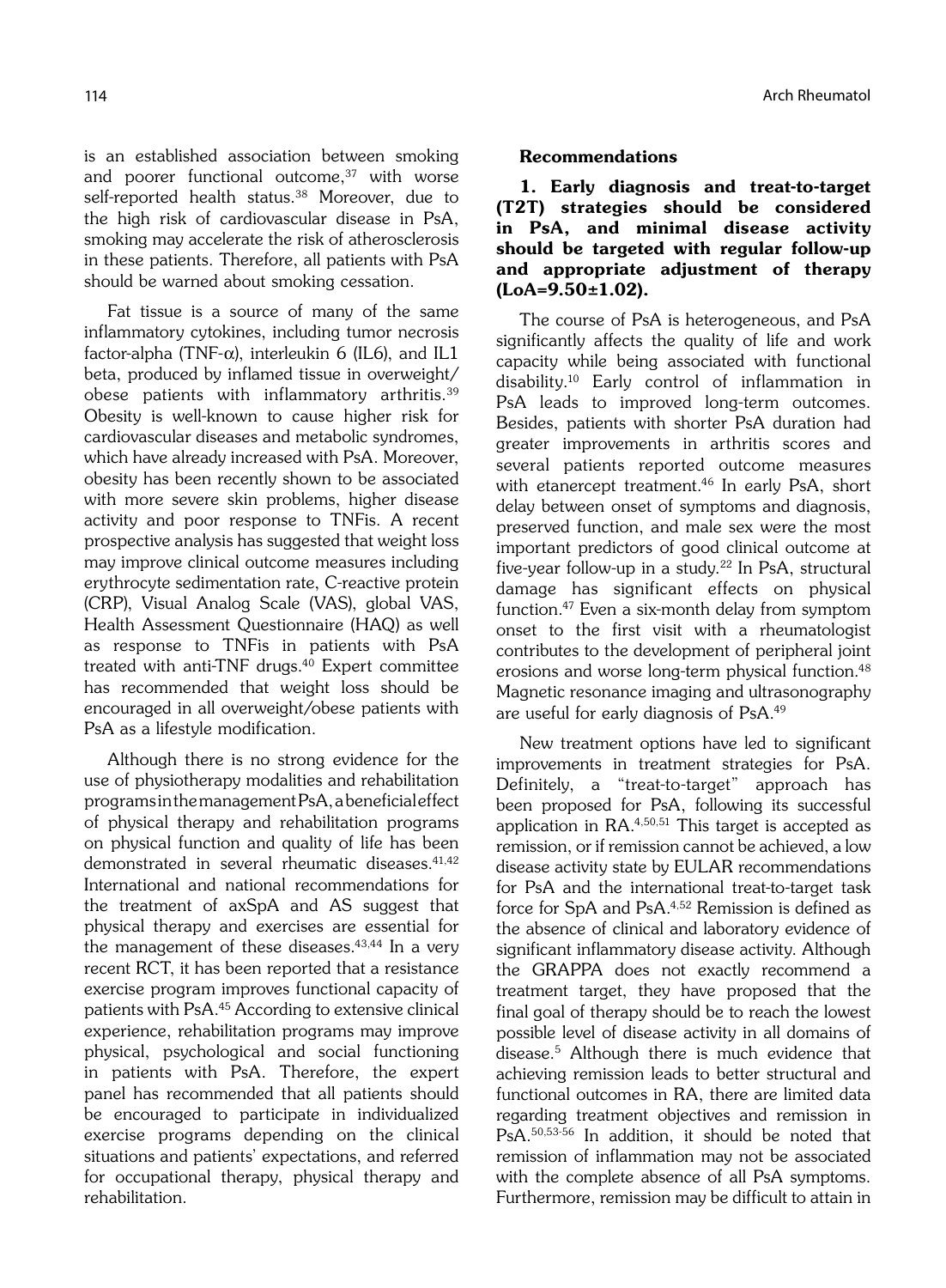many patients by its most stringent definition, and remission is still insufficiently defined in PsA.57-59 There are several composite measures used in PsA, some of which focusing only on arthritis while others containing various aspects of psoriatic disease.60 Recently, GRAPPA-Outcome Measures in Rheumatology Clinical Trials (OMERACT) published consensus-based recommendations and research agenda for use of composite measures and treatment targets in PsA.<sup>60</sup> The group agreed that several composite measures may be used in PsA since there was no consensus on composite measures. Additionally, the group recommended a treatment target of very low disease activity or minimal disease activity (MDA).

There is no consensus on the best measures of disease activity in PsA. Primary endpoint of several studies is RA-derived American College of Rheumatology (ACR) response criteria and sometimes disease activity score-28 joint. Since PsA is a complex disease with both articular and extra-articular manifestations, several composite measures of disease activity, which cover multiple domains, have been developed for PsA.61-65 MDA is a simple, easy-to-use index, and a state of disease activity in PsA rather than a continuous measure.66,67 MDA in PsA has been defined as five of the seven criteria including musculoskeletal and skin manifestations and patient-reported outcomes. Remission is possible in PsA, but sometimes not for long periods.<sup>58</sup> Here, we preferred MDA as a treatment target for PsA instead of remission since achieving remission may be difficult and remission has been defined insufficiently and is not a sustainable target.

There is no clear definition for the best interval for patient monitoring. EULAR 2015 suggests regular monitoring. EULAR recommends that those with active disease should be seen from monthly to every three months, and if needed, treatment should be adjusted appropriately.4 According to the TIght COntrol of Psoriatic Arthritis (TICOPA) trial, tight control (four weekly reviews) provided more favorable outcomes than standard care (12 weekly reviews).<sup>51,68</sup> Since there is no consensus on the monitoring interval, we recommended four weekly reviews for active disease as EULAR. The OMERACT updated PsA core domain set in 2016 meeting.<sup>69</sup> The recommended core set for the assessment of PsA includes musculoskeletal disease activity, skin disease activity, fatigue, pain, patient global assessment, physical function, health related quality of life and systemic inflammation.69

#### 2. Nonsteroidal antiinflammatory drugs may be used to improve musculoskeletal signs and symptoms in patients with PsA. Potential side effects should be considered (LoA=9.40±1.09).

There are limited data on the efficacy of NSAIDs in PsA. NSAIDs are effective on joint symptoms, despite no efficacy on skin lesions.70-72 Potential side effects of NSAIDs on gastrointestinal and cardiovascular systems should be taken into account when prescribing NSAIDs.71,73 EULAR encourages the use of NSAIDs with the lowest dose and the shortest treatment duration, due to their potential side effects. There is no evidence that NSAIDs increase skin lesion.

## 3. Local glucocorticoid injections should be considered as a part of the treatment in patients with PsA with peripheral arthritis, dactylitis and enthesitis. Systemic glucocorticoids may be used with caution at the lowest effective dose (LoA=9.10±1.59).

Intra-articular glucocorticoid injection is effective in PsA.74 Glucocorticoid injection into inflamed sacroiliac joints is also a useful, effective and safe therapy for isolated sacroiliitis in patients with SpA.75,76 Glucocorticoid injection of the sacroiliac joint may be performed by computed tomography, magnetic resonance imaging (MRI), fluoroscopy or ultrasound guided.75-77 Local or systemic glucocorticoids may have some beneficial effects in patients with dactylitis and enthesitis.4,5,74,78

There is no data from RCTs on the systemic use of glucocorticoids in PsA. Dermatologists avoid the systemic use of glucocorticoids because of the potential adverse effects on the current psoriatic skin lesions and the rapid exacerbation of skin lesions after withdrawal of glucocorticoids.79-81 In a retrospective evaluation of 104 patients, 38% of patients had history of systemic glucocorticoid use before the onset of pustular psoriasis and at least one third of these cases were apparently precipitated by the withdrawal of systemic corticosteroid therapy.79

Flare of psoriatic skin lesions after glucocorticoid withdrawal is not confirmed by evidence in rheumatology practice; nevertheless,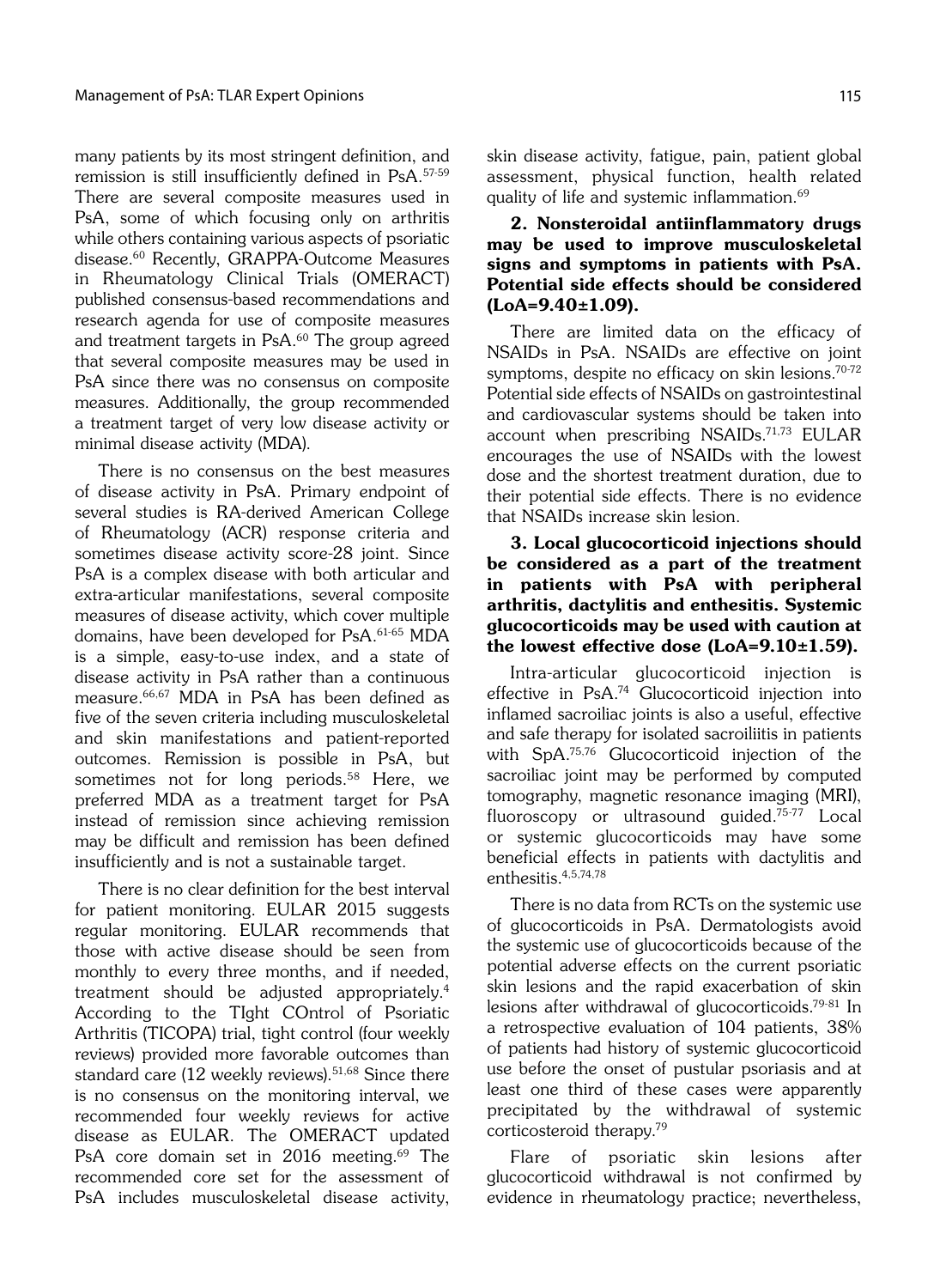long-term use should be avoided due to potential side effects of systemic glucocorticoids.<sup>82</sup> Systemic glucocorticoids are widely used usually at low doses in patients with PsA in rheumatology clinics. $83$ Locally or systemically used glucocorticoids seem to be useful at least for some patients with PsA.<sup>84</sup> Glucocorticoids, either locally or systemically, are recommended for PsA by EULAR and GRAPPA, at low doses (usually ≤7.5 mg/day) and for short periods, to reduce adverse effects.4,5

## 4. In patients with peripheral arthritis, the initiation of csDMARDS should be considered as soon as possible, especially if there are poor prognostic factors. Methotrexate (MTX) treatment should be preferred in the presence of a psoriatic skin lesion (LoA=9.70±0.83).

There is limited evidence from RCTs regarding use of csDMARDs in peripheral arthritis. Peripheral arthritis is defined as one or more tender and swollen joints.4 DMARDs are recommended because of their low cost, ease of access, and lack of evidence that a short delay in the initiation of more effective treatments will affect long-term function and quality of life in patients with peripheral arthritis.5 Real-life retrospective analysis of csDMARDs used in PsA demonstrated that all three DMARDs (methotrexate, sulfasalazine [SSZ] and leflunomide) improved Bath Ankylosing Spondylitis Disease Activity Index (BASDAI), Bath Ankylosing Spondylitis Functional Index, wellbeing, and treatment effect in a cohorts.<sup>85</sup> The experts of EULAR considered that patients with peripheral arthritis and poor prognosis should be promptly started on csDMARDs, and also those with milder disease if arthritis persisted despite NSAID therapy and glucocorticoid injections.4 Although GRAPPA strongly recommends both csDMARDs and TNFi in DMARD-naive patients with peripheral arthritis, this group also indicated that DMARDs might be used first in many cases, but consideration should be given to early escalation of therapy, particularly in patients with poor prognostic factors.5

Psoriatic arthritis is a complex disease, and natural history and clinical manifestations are variable. Some of the clinical manifestations are important for prediction of destruction and disease course. Poor prognostic factors were described by EULAR according to evidence as follows; actively involved ≥5 tender or swollen joint; radiographic damage; elevated acute phase reactants; and extraarticular manifestations.20,86-89 Early csDMARD therapy was recommended if any of the poor prognostic factors was present.4 There are several studies published recently showing that outcomes are worse if the diagnosis or the initiating of a csDMARD is delayed.22,46,48,90 Enthesitis and dactylitis are associated with greater disease burden of PsA, and successful treatment of these peri-articular manifestations is important.89

Despite the relative lacking data from RCTs, the experts from EULAR recommended MTX as the first-choice csDMARD based on the available literature.4 Recently, a multicenter RCT in the United Kingdom assessed the use of MTX in PsA for six months. MTX reduced only patient's and physician's global scores and skin scores at six months. This RCT did not find any evidence for MTX improving synovitis in PsA.<sup>91</sup> Nevertheless, MTX is widely used and has good retention rate in PsA. In a real-life study, MTX treatment improved disease activity and health-related quality of life in patients with PsA after six months of treatment. Two-year retention rates of MTX therapy in patients with PsA were 65% and similar with RA.92 Furthermore, 22% of patients with PsA who were treated with MTX alone achieved MDA in TICOPA trial.<sup>51</sup> MTX is the most frequently used csDMARD in the treatment of psoriasis. Given the demonstrated efficacy of MTX on skin involvement, MTX is specifically mentioned as the preferred option in patients with clinically 'relevant' psoriasis.<sup>93</sup>

Some of the panelists suggested starting DMARD to each patient with peripheral arthritis with or without poor prognostic factor as an expert opinion. It is not clear when structural damage will occur in the presence of active peripheral arthritis before the initiation of csDMARDs. Therefore, as in EULAR, our expert panel decided that patients with peripheral arthritis and poor prognosis should be promptly started on csDMARDs.

5. In patients with peripheral arthritis and inadequate response or intolerance to csDMARDs; biological theraphy (TNFi, IL17inhibitor [IL17i], IL12/23i) or tsDMARD should be considered. In this case, the drug of first choice may be a TNFi (LoA=9.30±1.35).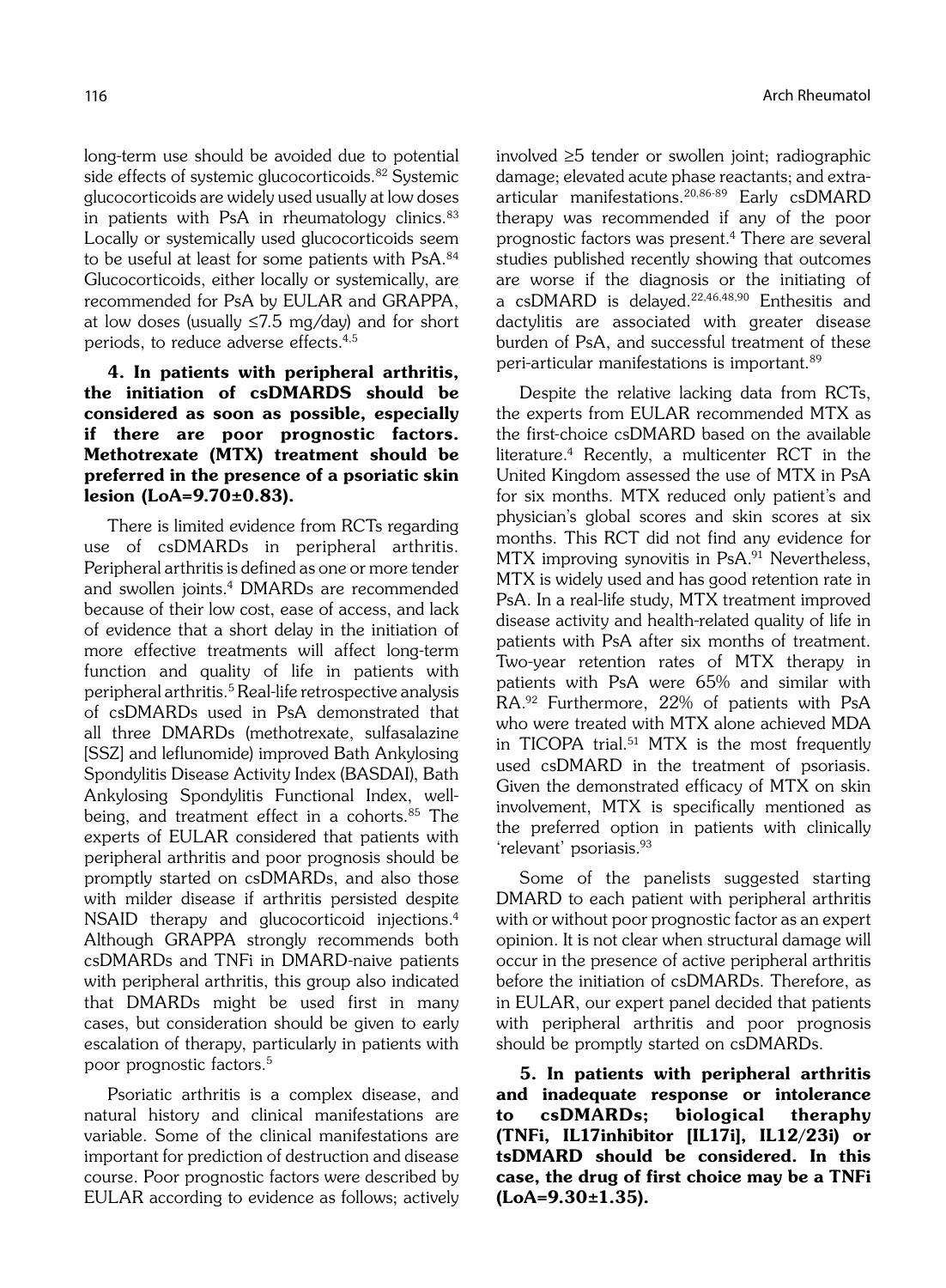In patients with peripheral arthritis who have inadequate response to a csDMARD, a bDMARD is usually indicated. There is sufficient evidence to show that TNFi is effective and safe in the treatment of PsA as a first-line biologic. Most experiences with biologics in PsA therapy have been accumulated in the use of TNFi. Otherwise, a different targeted biologic may be required in patients with an inadequate response to TNFi. Although GRAPPA recommends either csDMARDs or TNFi as a first-line therapy in peripheral arthritis, EULAR recommends bDMARDs after inadequate response or intolerance to csDMARDs.

After the presentation of EULAR and GRAPPA recommendations, more bDMARDs and tsDMARDs have shown efficacy in PsA, and some have been approved by the Food and Drug Administration (FDA) for treatment of PsA. The expert committee decided to combine EULAR's  $5<sup>th</sup>$ ,  $6<sup>th</sup>$  and  $7<sup>th</sup>$  recommendations in one item, because there is sufficient evidence that new treatment options are effective in patients with either csDMARD naïve or inadequate response. Furthermore, abatacept and tofacitinib were also approved for the treatment of PsA; however, we mentioned them in the  $7<sup>th</sup>$  recommendation.

The efficacy of TNFi have been demonstrated for joint involvement and in preventing the progression of radiographic damage in PsA.94- Ustekinumab (IL12/23i), secukinumab (IL7i), ixekizumab (IL7i) and apremilast (APR) (phosphodiesterase [PDE]-4i) were approved by FDA for the treatment of active PsA, after the efficacy and safety have been demonstrated in a recent RCT.96-106 The efficacy of these DMARDs was demonstrated in patients with inadequate response to either csDMARD or TNFi. Therefore, all of the bDMARDs or tsDMARDs may be considered to be the first line therapy in patients with inadequate response to csDMARDs. On initiation of a new treatment, it must be noted that there are no available data on the impact of PDE-4i on radiographic damage, in contrast to TNFi, IL12/23i, and IL17i. APR should not be used in patients with erosive disease, because the capacity of APR to prevent joint damage has not been established in PsA. APR may be particularly suitable for patients who avoid csDMARD therapy, infusion or injections. As in the EULAR recommendations, we discussed and decided that the TNFi treatment would be the first choice after inadequate response or intolerance to csDMARDs, due to the long-term experience in clinical practice, well-established efficacy and acceptable safety profile and high retention rate over time in PsA.

In our country, Turkish Medicines and Medical Device Agency (TMMDA) approved six TNFis (infliximab, etanercept, adalimumab, golimumab, certolizumab, and biosimilar infliximab), secukinumab and ustekinumab for treatment of PsA and APR may be used off-label for PsA in Turkey.

## 6. If TNFi is preferred as a biological treatment for peripheral arthritis in patients with PsA, combination with csDMARDs may be considered (LoA=9.30±1.53).

Recent evidence has highlighted that immunogenicity or development of antidrug antibodies plays a major role in shorter drug survival, therapeutic failure and loss of clinical response to TNFi particularly in monoclonal antibodies (mAbs) over time in patients with RA.107-109 In certain cases, immunogenicity also leads to several adverse drug reactions including infusion-related reactions, bronchospasm, or thromboembolic events.110-112 Accumulating data advocate co-administration of csDMARD therapy with TNFi in patients with RA. More recently, co-administration of csDMARD therapy is recommended for the treatment of RA by EULAR.113 In contrast to RA, in cases with PsA, the role of use of concomitant MTX has not been clarified due to limited evidence from registries.

A recent systematic review of the literature comparing TNFi monotherapy with combination therapy with MTX from six registries of PsA revealed little or no improvement efficacy with the combination over TNFi monotherapy, although drug survival of mAb with combined treatment was superior.<sup>114</sup> On the other hand, some data suggest that concomitant use of MTX with TNFi may improve skin outcome, drug survival, and clinical efficacy and also reduce the risk of infusion reaction by reducing immunogenicity in patients with psoriasis and PsA.115-118 Expert opinion supports that patients with PsA with peripheral arthritis receiving TNFi, particularly mAb, should also continue using csDMARD.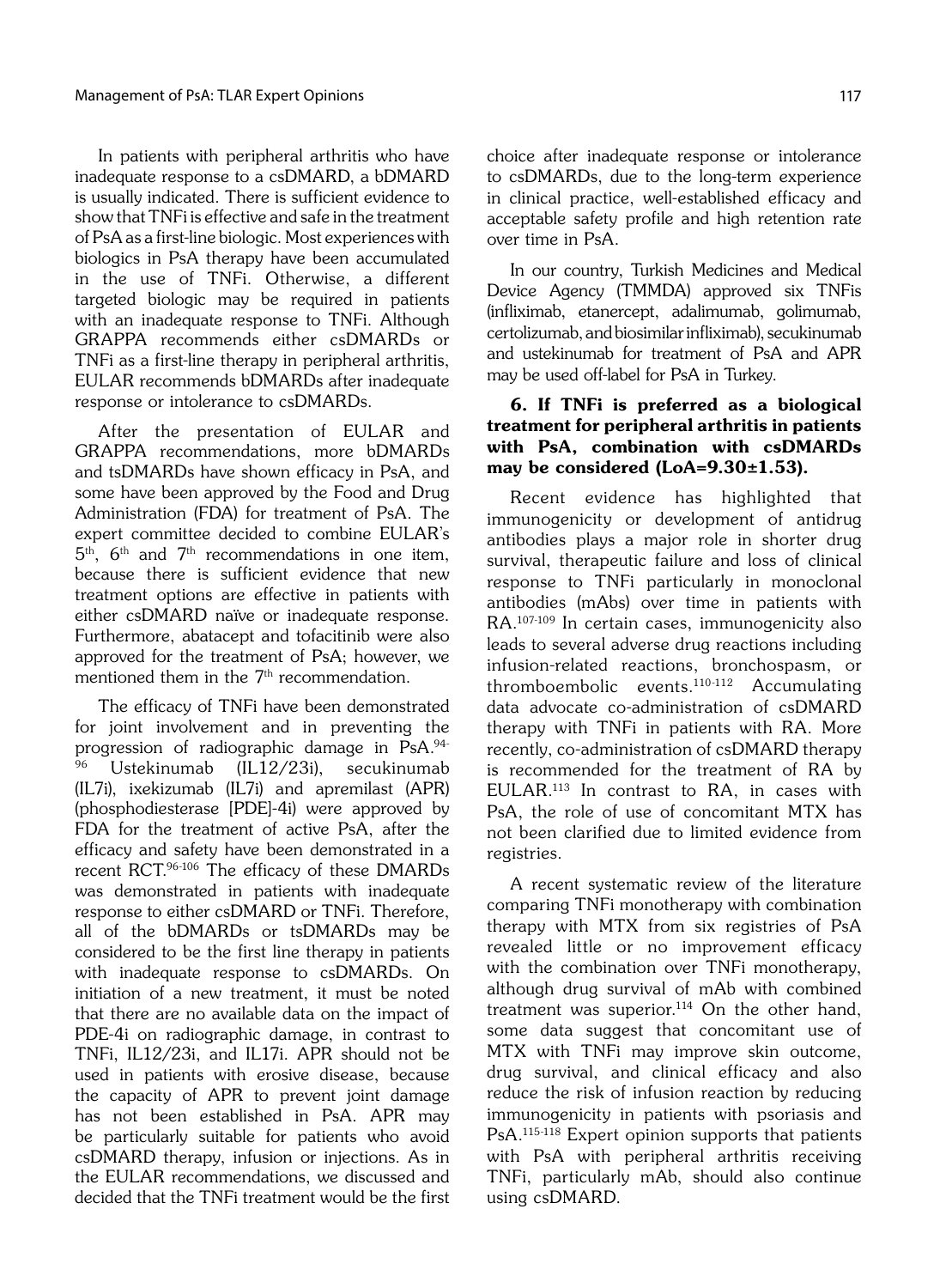## 7. In patients with peripheral arthritis and inadequate response to bDMARD targeting TNF, IL17, IL12/23 or APR; tofacitinib or abatacept may be considered  $(LoA=8.65\pm1.80).$

The role of T lymphocyte in the pathogenesis of psoriasis and PsA is well-recognized.119,120 Activated T lymphocytes are present in inflamed joints of the patients with PsA<sup>121</sup> and reduced by abatacept.122 The efficacy of abatacept was assessed in two RCTs in 594 adult patients with disease duration of more than seven years.123,124 Patients had active PsA (≥3 swollen joints and ≥3 tender joints) despite prior treatment with DMARD therapy and had one qualifying psoriatic skin lesion of at least 2 cm in diameter. The primary endpoint for both RCTs was the ACR20 response at week 24. In phase 2, trial of abatacept, 170 patients with an inadequate response to a csDMARD (60% MTX) or a biologic agent (37% TNFi) were enrolled; an ACR20 response was achieved in 48% of PsA. Abatacept improved MRI, HAQ, short form-36, and Psoriasis Area and Severity Index scores.123 Efficacy and safety of abatacept were analyzed in a phase 3 RCT in 424 patients with active PsA and plaque psoriasis who had an inadequate response or intolerance to at least one csDMARD.124 About 60% had prior exposure to a TNFi. ACR20 response was achieved in 39.4% of patients receiving abatacept at week 24. The effects on psoriatic skin lesions were modest. Abatacept was well-tolerated and the frequency of adverse effects was similar in the treatment and control groups.124

Tofacitinib is an oral inhibitor of Janus kinase (3 and 1), and its efficacy has been demonstrated in several RCTs in patients with PsA with an inadequate response to a csDMARD and TNFi.125-127 Oral Psoriatic Arthritis TriaL (OPAL) Broaden enrolled 422 patients with PsA who had failed to respond to previous treatment with csDMARDs,125 and OPAL Beyond involved 395 patients with PsA who had inadequate response to a TNFi.126 In OPAL Broaden trial, patients were randomly assigned to tofacitinib (5 mg twice daily or 10 mg twice daily), adalimumab (40 mg subcutaneously every 2 weeks), or placebo groups. Primary endpoint was the proportion of patients who had an ACR20 response at month three. ACR20 response rates at month three were 50% in the 5 mg tofacitinib group, 61% in the 10 mg tofacitinib group, and 52% in the adalimumab group. Physical function was also improved at three months measured by HAQ-disability index. The rate of adverse events through month 12 was similar in tofacitinib and adalimumab groups (66% with 5 mg tofacitinib, 71% with 10 mg tofacitinib, and 72% with adalimumab).<sup>125</sup>

In OPAL Beyond trial, patients were randomly assigned to tofacitinib (5 mg or 10 mg twice daily), or placebo groups (with a switch to 5 mg or 10 mg of tofacitinib twice daily at three months). ACR20 response rates at month three were 50% in the 5 mg tofacitinib group, 47% in the 10 mg tofacitinib group, and 24% in the placebo group. Greater improvements in physical function at three months were also observed with tofacitinib. Adverse effects with tofacitinib were similar to those seen in other trials in patients with RA or psoriasis.126

After recent RCTs, abatacept and tofacitinib have been approved by FDA for the treatment of active PsA in 2017. Both abatacept and tofacitinib are effective in patients with PsA with inadequate response to csDMARDs and TNFi. Even if Turkish Medicines and Medical Device Agency (TMMDA) have not approved the use of abatacept and tofacitinib in PsA yet, both are used off-label in PsA in Turkey. Although we have sufficient experience with the use of abatacept and tofacitinib in patients with RA, we have limited experience in patients with PsA. Due to accumulating evidence from RCTs, expert panel has recommended abatacept and tofacitinib in patients with PsA with inadequate response to csDMARDs or bDMARDs.

# 8. In patients with enthesitis and inadequate response to NSAIDs, a bDMARD targeting TNF, IL17, IL12/23 pathway should be considered; tsDMARD may be considered in patients with still inadequate response. In this case, the drug of first choice may be a TNFi (LoA= $9.30\pm1.15$ ).

In patients with enthesitis, initial treatment is mostly NSAIDs based on expert opinion; however, local glucocorticoids and physical therapy are sometimes useful in patients with PsA. Efficacy of physiotherapy has not been published. If these treatments fail to control the inflammation, particularly in those with functional limitation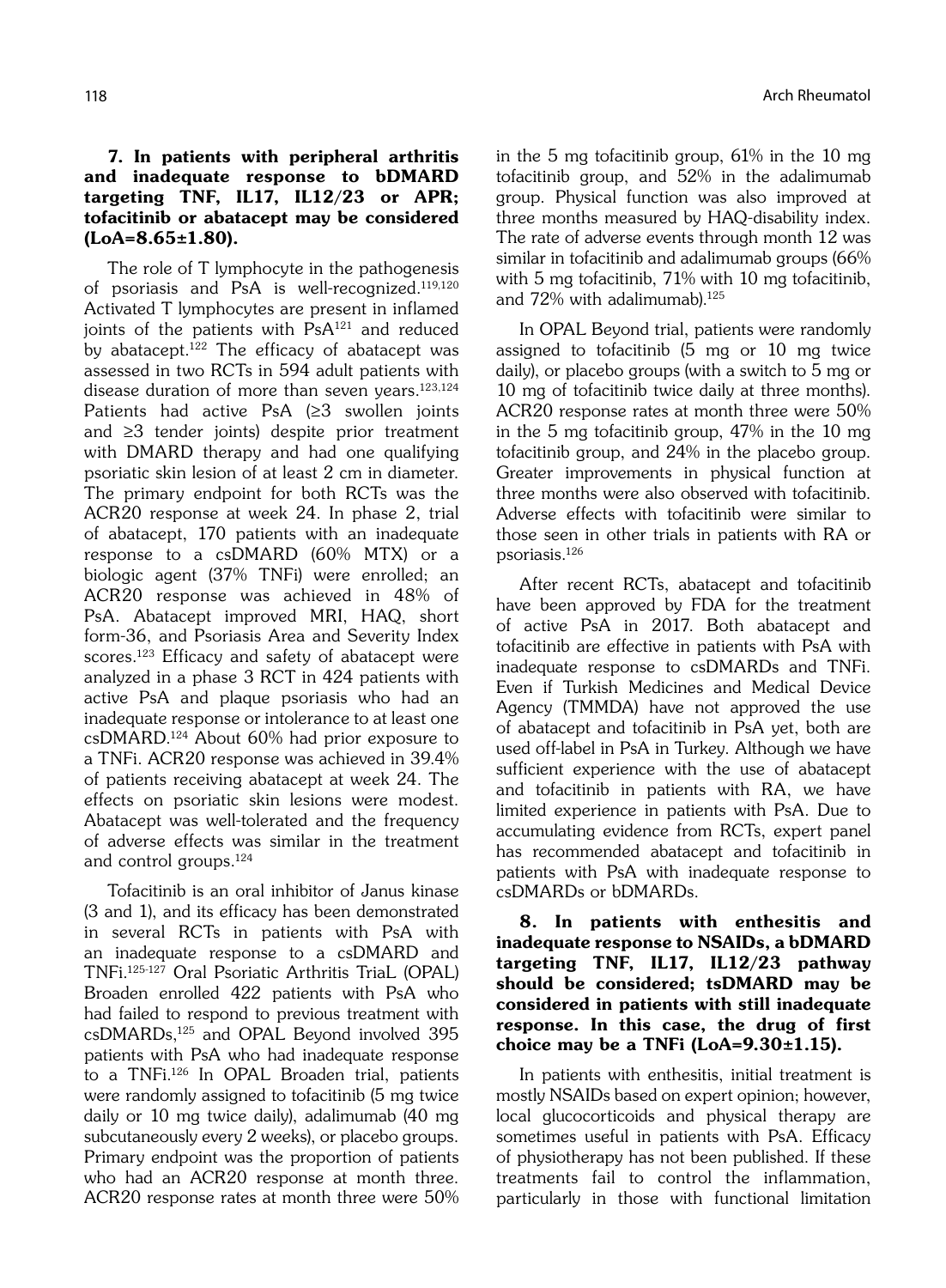or decreased quality of life due to enthesitis, biologics are suggested as therapy instead of csDMARDs.72,128 Although data from RCTs are lacking, in one study, SSZ was not effective on enthesitis, and the efficacy of other csDMARDs has not been demonstrated in placebo-controlled studies.72,128,129 bDMARDs used for peripheral arthritis have also been reported to be effective for enthesitis in trials.72 TNFis are effective on enthesitis according to several RCTs.72,128,130-132 There is high-quality evidence of the effectiveness of ustekinumab, secukinumab, and APR for enthesitis in PsA.72,97,98,105,128,133 Furthermore, ixekizumab, another biologic targeting the IL17 pathway, has been shown to be effective on enthesitis resolution.99

Thus, expert panel stated that the first drug of choice might be a TNFi due to the accumulated experience in patients with enthesitis and inadequate response to NSAIDs.

9. In patients with dactylitis and inadequate response to NSAIDs and csDMARDs, a bDMARD targeting TNFi, IL17, IL12/23 pathway should be considered; tsDMARD may be considered in patients with still inadequate response. In this case, the drug of first choice may be a TNFi (LoA=9.50±1.02).

Dactylitis, a clinical feature of PsA, may also be a severity marker for PsA. Dactylitis may respond to NSAIDs and some traditional DMARDs. Unlike enthesitis, csDMARDs have been proposed as a treatment for dactylitis, based on limited data for this indication. $5$  If it is severe, biological DMARDs are usually indicated as in patients with dactylitis, since improvements were reported as secondary outcomes in RCTs of these agents.<sup>134</sup> In a recent systematic review, ustekinumab, certolizumab, and infliximab are suggested as therapy in patients with dactylitis according to the effect sizes.134 In a RCT, dactylitis score at week 24 was significantly improved with APR 30 mg, and this sustained therapeutic effect of APR was observed through week 52 in patients continuing therapy.105 Secukinumab showed sustained efficacy across multiple domains of PsA through week 104, including disease activity, quality of life, physical function, skin symptoms, dactylitis, and enthesitis.97,98 Furthermore, ixekizumab has been shown to be effective on dactylitis resolutions.<sup>99,100</sup> Given the lack of studies comparing the efficacy of the bDMARDs and APR in patients with dactylitis who did not respond to the first line of therapy, each of these drugs may be used as first line therapy. However, expert panel has stated that the drug of first choice may be a TNFi due to the accumulated experience in patients with dactylitis and inadequate response to NSAIDs or csDMARDs.

# 10. In patients with predominantly axial disease and insufficient response to NSAIDs, a bDMARD targeting TNF, IL17, IL12/23 pathway should be considered. In this case, the drug of first choice may be a TNFi (LoA=9.70±0.83).

Mild symptoms may be successfully treated with a NSAID in axial disease, while patients with moderate to severe symptoms or those who are resistant to NSAIDs are usually treated with a bDMARD targeting TNF, IL17, IL12/23 pathway. Nevertheless, due to the lack of specific studies in patients with axial PsA, the treatment recommendations for axial disease are derived from response to therapy in AS.4,5 In PsA trials, some patients were classified as having predominant axial diseases. TNFis are highly effective in AS and non-radiographic-axSpA to decrease disease activity and improve quality of life.135,136

Although there is no direct evidence of axial disease in PsA, RCTs have shown that secukinumab provides a clear benefit when compared to placebo in patients with AS.137-140 Signs and symptoms of AS improved through two years of therapy and a low mean progression of spinal radiographic changes occurred with secukinumab.138 There are limited data supporting the use of the IL12/23i ustekinumab in patients with spondylitis; the trials have generally been limited to patients with AS. The patients treated with ustekinumab showed a significant BASDAI response not only in the patients with axial involvement but also in the whole PsA patients' group.<sup>141</sup> Recently, a posthoc analysis of PSUMMIT 1 and 2 studies focusing on the PsA patients with physicianreported spondylitis has been published.111 In this spondylitic subset, ustekinumab-treated patients achieved significantly more BASDAI 20/50/70 response and Ankylosing Spondylitis Disease Activity Score-CRP improvement than placebo.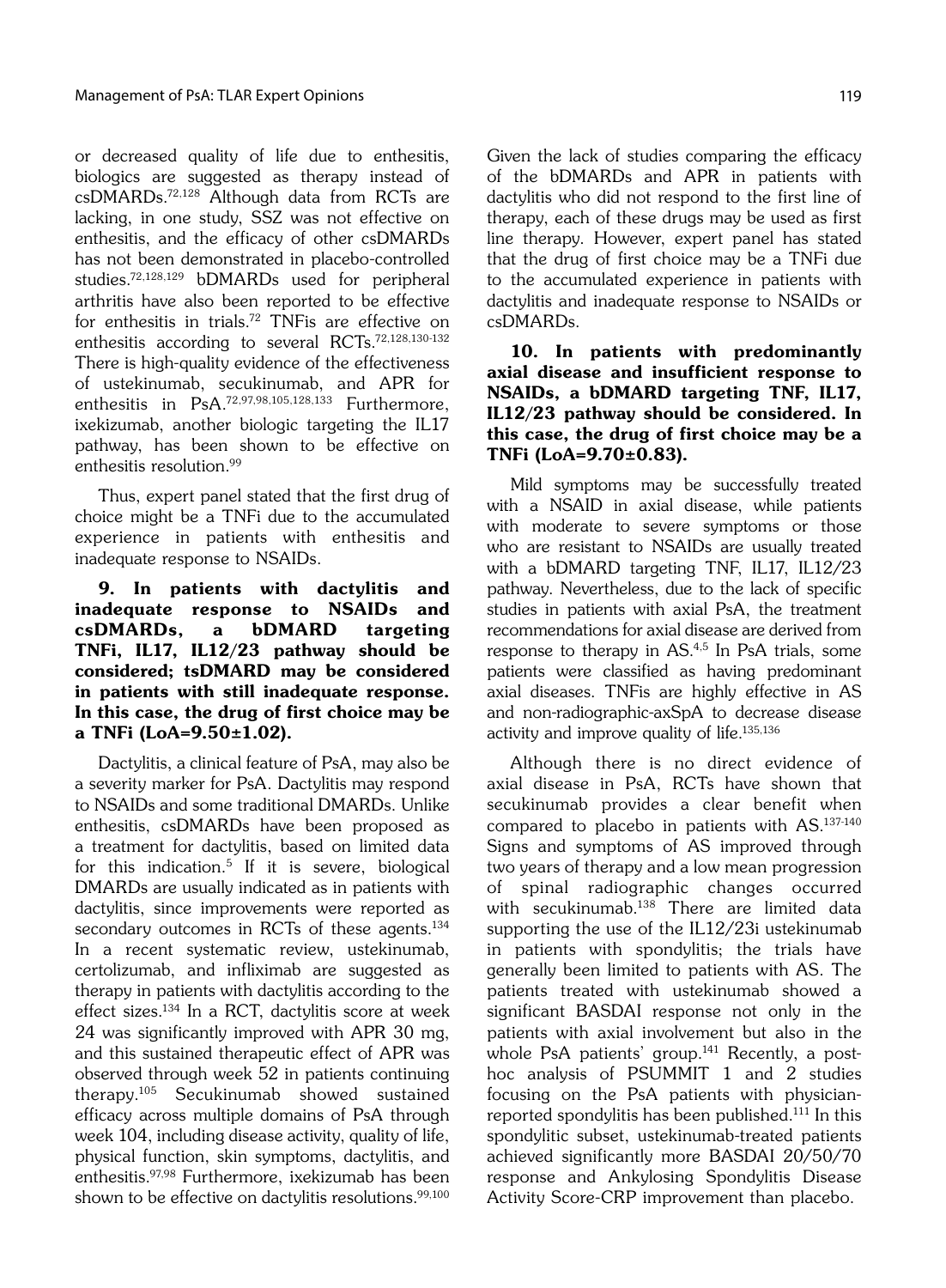## 11. Conventional synthetic DMARD is not recommended in patients with PsA who have predominantly axial disease  $(LoA=8.90\pm1.63)$ .

The treatment options for axial disease of PsA are derived mostly from AS since these data are not available for axial PsA. For patients with axial symptoms that have not responded to NSAIDs, physiotherapy, or sacroiliac joint injections, initiation of TNFi is recommended; DMARDs are not effective for the treatment of diseases in this domain.<sup>5</sup> Assessment of SpondyloArthritis International Society-EULAR does not recommend the use of csDMARDs for purely axial disease. $43$  There is no available evidence on the efficacy of SSZ in axial disease within AS or PsA.142 csDMARDs are widely used in PsA, but few trials are available about their effects on axial disease, which are not regularly assessed as a main outcome in clinical trials, and there is no beneficial effect on axial disease of PsA.143,144 However, available evidence for the combination of csDMARD indicates a lack of any significant benefit on axial symptoms; thus, this treatment approach does not represent an effective alternative to TNFi therapy.<sup>144</sup> Herewith, expert panel wants to emphasize that 'csDMARD is not recommended in patients with predominantly axial disease' as a separate item.

# 12. In active PsA with concomitant IBD and inadequate response to a csDMARD, TNFi, particularly a mAb should be considered. If TNFi therapy fails, bDMARD targeting IL12/23 therapy may be considered (LoA=9.00±1.61).

Patients with psoriasis are 3.8 to 7.5 times more likely to have IBD than general population.145 Recent data have demonstrated that psoriasis, particularly with concomitant PsA, had a significantly increased risk of Crohn's disease (CD).<sup>146</sup> Currently, mAbs including infliximab, adalimumab, certolizumab, and golimumab are widely accepted as efficacious therapies for inducing and maintaining remission in the treatment of IBD.147-151 In addition, etanercept has shown no efficacy in IBD. Therefore, the expert panel recommended that treatment with TNFi, particularly mAb, should be considered in patients with active PsA and concomitant IBD.

More recently, IL12/23 immune pathway has received great attention for the treatment of patients with PsA as well as IBD. In patients with moderate to severe Crohn's disease who are primary non-responders or intolerant to TNFi therapy, ustekinumab has been shown to have significantly higher clinical response as compared with placebo.<sup>152</sup> Therefore, in patients with active PsA with concomitant IBD despite treatment with TNFi mAb, an IL12/23i therapy should be considered as an effective therapeutic option.

To our knowledge, there is no clinically meaningful efficacy data about the use of IL17i therapy in patients with active  $IBD;^{153}$  therefore, this agent should not be considered primarily in the treatment of IBD in patients with PsA.

# 13. In patients with inadequate response to a bDMARD, switching to another bDMARD with the same or a different mechanism of action should be considered (LoA=9.70±0.83).

In biologic treatment, when failure occurs due to either adverse events or inadequate response, switching to an alternative biologic agent with the same or a different mechanism of action is recommended by EULAR and GRAPPA. Most data on TNFi switching in patients with PsA come from registries.86-88 These registries showed that the second TNFi was less efficacious than the first and the third less than the second.154-156 Recent RCTs indicated that biologics were effective in patients with PsA who have failed treatment previously with one or more biologic agents.<sup>98,101,104,126,132,157,158</sup> Efficacy of switching from TNFi to ustekinumab, secukinumab, ixekizumab, APR, tofacitinib and abatacept has been demonstrated in recent RCTs. Patients included in these studies were unresponsive to DMARDs or TNFi. The response rates were lower in patients with previous exposure to TNFi than in the TNF-naïves. However, data regarding switching between new DMARD or new DMARDs to TNFi is lacking. The choice of switching to another drug should be made according to previous therapy, drug's safety profile, and patients' comorbidities and preferences. Data suggest that a second TNFi (after failure of the first TNFi) can still be efficacious, although the level of efficacy may be lower than with the first TNFi.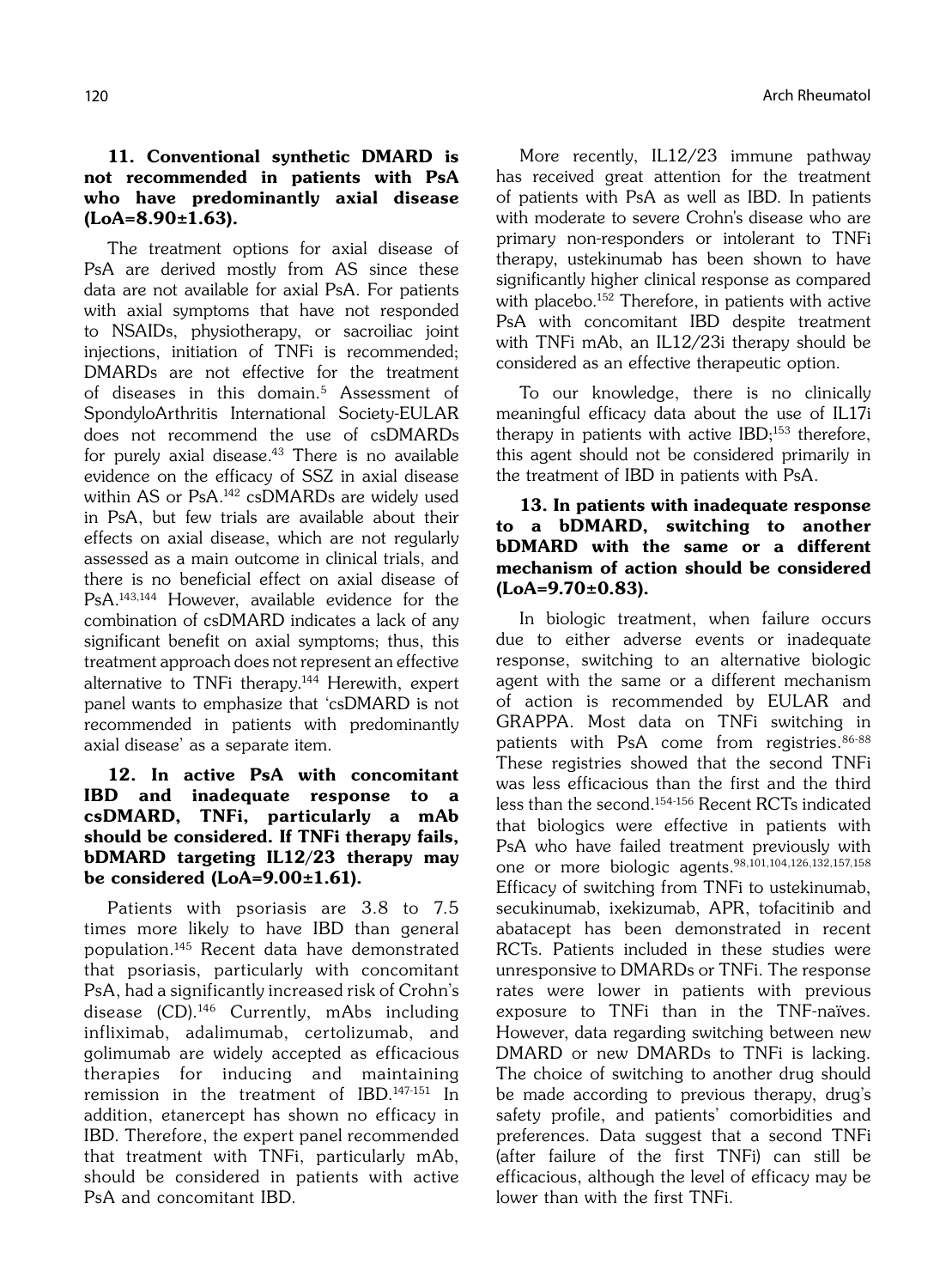In conclusion, this is the first paper that summarizes the recommendations of TLAR as regards the treatment of PsA. With a level of agreement greater than eight for each item, these opinions were based on the current guidelines and accumulating data in the literature. We believe that this paper provides Turkish physicians dealing with PsA patients a practical guide in their routine clinical practice.

#### Declaration of conflicting interests

The authors declared no conflicts of interest with respect to the authorship and/or publication of this article.

#### Funding

The authors received no financial support for the research and/or authorship of this article.

#### REFERENCES

- 1. Elyoussfi S, Thomas BJ, Ciurtin C. Tailored treatment options for patients with psoriatic arthritis and psoriasis: review of established and new biologic and small molecule therapies. Rheumatol Int 2016;36:603-12.
- 2. Smolen JS, van der Heijde D, Machold KP, Aletaha D, Landewé R. Proposal for a new nomenclature of disease-modifying antirheumatic drugs. Ann Rheum Dis 2014;73:3-5.
- 3. Ritchlin CT, Kavanaugh A, Gladman DD, Mease PJ, Helliwell P, Boehncke WH, et al. Treatment recommendations for psoriatic arthritis. Ann Rheum Dis 2009;68:1387-94.
- 4. Gossec L, Smolen JS, Ramiro S, de Wit M, Cutolo M, Dougados M, et al. European League Against Rheumatism (EULAR) recommendations for the management of psoriatic arthritis with pharmacological therapies: 2015 update. Ann Rheum Dis 2016;75:499-510.
- 5. Coates LC, Kavanaugh A, Mease PJ, Soriano ER, Laura Acosta-Felquer M, Armstrong AW, et al. Group for Research and Assessment of Psoriasis and Psoriatic Arthritis 2015 Treatment Recommendations for Psoriatic Arthritis. Arthritis Rheumatol 2016;68:1060-71.
- 6. Wendling D, Lukas C, Paccou J, Claudepierre P, Carton L, Combe B, et al. Recommendations of the French Society for Rheumatology (SFR) on the everyday management of patients with spondyloarthritis. Joint Bone Spine 2014;81:6-14.
- 7. Marchesoni A, Olivieri I, Salvarani C, Pipitone N, D'Angelo S, Mathieu A, et al. Recommendations for the use of biologics and other novel drugs in the treatment of psoriatic arthritis: 2017 update

from the Italian Society of Rheumatology. Clin Exp Rheumatol 2017;35:991-1010.

- 8. van der Heijde D, Aletaha D, Carmona L, Edwards CJ, Kvien TK, Kouloumas M, et al. 2014 Update of the EULAR standardised operating procedures for EULAR-endorsed recommendations. Ann Rheum Dis 2015;74:8-13.
- 9. Barnas JL, Ritchlin CT. Etiology and Pathogenesis of Psoriatic Arthritis. Rheum Dis Clin North Am 2015;41:643-63.
- 10. Kane D, Stafford L, Bresnihan B, FitzGerald O. A prospective, clinical and radiological study of early psoriatic arthritis: an early synovitis clinic experience. Rheumatology (Oxford) 2003;42:1460-8.
- 11. Ward MM, Leigh JP, Fries JF. Progression of functional disability in patients with rheumatoid arthritis. Associations with rheumatology subspecialty care. Arch Intern Med 1993;153:2229-37.
- 12. Solomon DH, Bates DW, Panush RS, Katz JN. Costs, outcomes, and patient satisfaction by provider type for patients with rheumatic and musculoskeletal conditions: a critical review of the literature and proposed methodologic standards. Ann Intern Med 1997;127:52-60.
- 13. Zangi HA, Ndosi M, Adams J, Andersen L, Bode C, Boström C, et al. EULAR recommendations for patient education for people with inflammatory arthritis. Ann Rheum Dis 2015;74:954-62.
- 14. Lindström Egholm C, Krogh NS, Pincus T, Dreyer L, Ellingsen T, Glintborg B, et al. Discordance of Global Assessments by Patient and Physician Is Higher in Female than in Male Patients Regardless of the Physician's Sex: Data on Patients with Rheumatoid Arthritis, Axial Spondyloarthritis, and Psoriatic Arthritis from the DANBIO Registry. J Rheumatol 2015;42:1781-5.
- 15. Dandorfer SW, Rech J, Manger B, Schett G, Englbrecht M. Differences in the patient's and the physician's perspective of disease in psoriatic arthritis. Semin Arthritis Rheum 2012;42:32-41.
- 16. Hifinger M, Hiligsmann M, Ramiro S, Severens JL, Fautrel B, Watson V, et al. Patients' preferences and economic considerations play an important role in treatment decisions: a discrete choice experiment among rheumatologists. Rheumatology (Oxford) 2017;56:68-76.
- 17. Wallenius M, Skomsvoll JF, Koldingsnes W, Rødevand E, Mikkelsen K, Kaufmann C, et al. Work disability and health-related quality of life in males and females with psoriatic arthritis. Ann Rheum Dis 2009;68:685-9.
- 18. Singh JA, Strand V. Spondyloarthritis is associated with poor function and physical health-related quality of life. J Rheumatol 2009;36:1012-20.
- 19. Zhu TY, Tam LS, Leung YY, Kwok LW, Wong KC, Yu T, et al. Socioeconomic burden of psoriatic arthritis in Hong Kong: direct and indirect costs and the influence of disease pattern. J Rheumatol 2010;37:1214-20.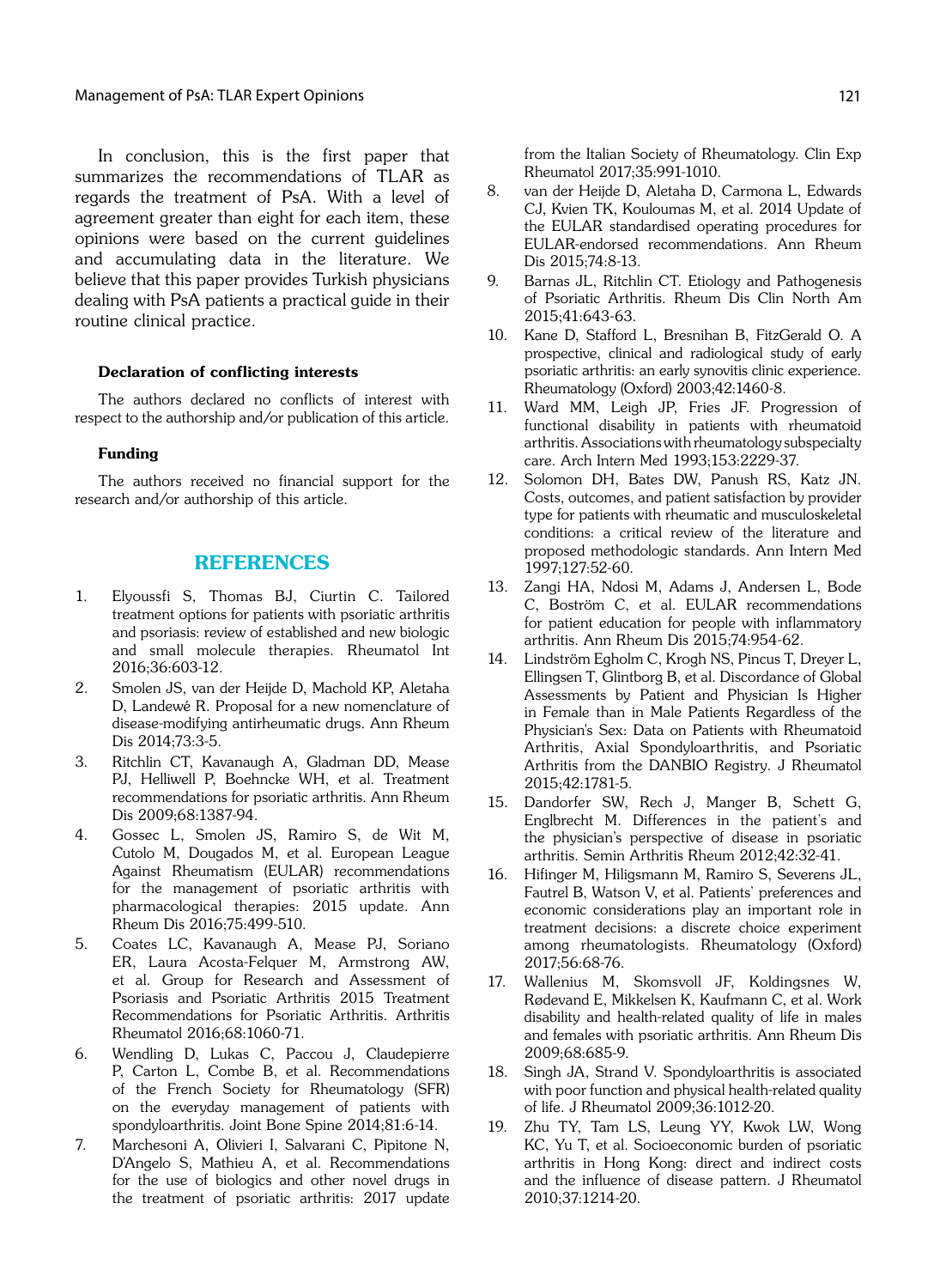- 20. Bond SJ, Farewell VT, Schentag CT, Gladman DD. Predictors for radiological damage in psoriatic arthritis: results from a single centre. Ann Rheum Dis 2007;66:370-6.
- 21. Lindqvist UR, Alenius GM, Husmark T, Theander E, Holmström G, Larsson PT. The Swedish early psoriatic arthritis register-- 2-year followup: a comparison with early rheumatoid arthritis. J Rheumatol 2008;35:668-73.
- 22. Theander E, Husmark T, Alenius GM, Larsson PT, Teleman A, Geijer M, et al. Early psoriatic arthritis: short symptom duration, male gender and preserved physical functioning at presentation predict favourable outcome at 5-year follow-up. Results from the Swedish Early Psoriatic Arthritis Register (SwePsA). Ann Rheum Dis 2014;73:407-13.
- 23. McHugh NJ, Balachrishnan C, Jones SM. Progression of peripheral joint disease in psoriatic arthritis: a 5-yr prospective study. Rheumatology (Oxford) 2003;42:778-83.
- 24. Coates LC, Cook R, Lee KA, Chandran V, Gladman DD. Frequency, predictors, and prognosis of sustained minimal disease activity in an observational psoriatic arthritis cohort. Arthritis Care Res (Hoboken) 2010;62:970-6.
- 25. Aletaha D, Alasti F, Smolen JS. Disease activity states of the DAPSA, a psoriatic arthritis specific instrument, are valid against functional status and structural progression. Ann Rheum Dis 2017;76:418-21.
- 26. Husni ME. Comorbidities in Psoriatic Arthritis. Rheum Dis Clin North Am 2015;41:677-98.
- 27. Ogdie A, Schwartzman S, Husni ME. Recognizing and managing comorbidities in psoriatic arthritis. Curr Opin Rheumatol 2015;27:118-26.
- 28. Nas K, Karkucak M, Durmus B, Karatay S, Capkın E, Kaya A, et al. Comorbidities in patients with psoriatic arthritis: a comparison with rheumatoid arthritis and psoriasis. Int J Rheum Dis 2015;18:873-9.
- 29. Polachek A, Li S, Polachek IS, Chandran V, Gladman D. Psoriatic arthritis disease activity during pregnancy and the first-year postpartum. Semin Arthritis Rheum 2017;46:740-5.
- 30. Kaine JL, Kivitz AJ, Birbara C, Luo AY. Immune responses following administration of influenza and pneumococcal vaccines to patients with rheumatoid arthritis receiving adalimumab. J Rheumatol 2007;34:272-9.
- 31. Gelinck LB, van der Bijl AE, Visser LG, Huizinga TW, van Hogezand RA, Rijkers GT, et al. Synergistic immunosuppressive effect of anti-TNF combined with methotrexate on antibody responses to the 23 valent pneumococcal polysaccharide vaccine. Vaccine 2008;26:3528-33.
- 32. Polachek A, Korobko U, Mader-Balakirski N, Arad U, Levartovsky D, Kaufman I, et al. Immunogenicity and safety of vaccination against seasonal 2012

influenza virus among patients with psoriatic arthritis and psoriasis. Clin Exp Rheumatol 2015;33:181-6.

- 33. Kapetanovic MC, Saxne T, Sjöholm A, Truedsson L, Jönsson G, Geborek P. Influence of methotrexate, TNF blockers and prednisolone on antibody responses to pneumococcal polysaccharide vaccine in patients with rheumatoid arthritis. Rheumatology (Oxford) 2006;45:106-11.
- 34. Caso F, Ramonda R, Del Puente A, Darda MA, Cantarini L, Peluso R, et al. Influenza vaccine with adjuvant on disease activity in psoriatic arthritis patients under anti-TNF- $\alpha$  therapy. Clin Exp Rheumatol 2016;34:507-12.
- 35. Friedman MA, Winthrop KL. Vaccines and diseasemodifying antirheumatic drugs: practical implications for the rheumatologist. Rheum Dis Clin North Am 2017;43:1-13.
- 36. Harel-Meir M, Sherer Y, Shoenfeld Y. Tobacco smoking and autoimmune rheumatic diseases. Nat Clin Pract Rheumatol 2007;3:707-15.
- 37. Tillett W, Jadon D, Shaddick G, Cavill C, Korendowych E, de Vries CS, et al. Smoking and delay to diagnosis are associated with poorer functional outcome in psoriatic arthritis. Ann Rheum Dis 2013;72:1358-61.
- 38. Bremander A, Jacobsson LT, Bergman S, Haglund E, Lofvendahl S, Petersson IF. Smoking is associated with a worse self-reported health status in patients with psoriatic arthritis: data from a Swedish population-based cohort. Clin Rheumatol 2015;34:579-83.
- 39. Coppack SW. Pro-inflammatory cytokines and adipose tissue. Proc Nutr Soc 2001;60:349-56.
- 40. Di Minno MN, Peluso R, Iervolino S, Russolillo A, Lupoli R, Scarpa R. Weight loss and achievement of minimal disease activity in patients with psoriatic arthritis starting treatment with tumour necrosis factor a blockers. Ann Rheum Dis 2014;73:1157-62.
- 41. Kjeken I, Bø I, Rønningen A, Spada C, Mowinckel P, Hagen KB, et al. A three-week multidisciplinary in-patient rehabilitation programme had positive long-term effects in patients with ankylosing spondylitis: randomized controlled trial. J Rehabil Med 2013;45:260-7.
- 42. McCuish WJ, Bearne LM. Do inpatient multidisciplinary rehabilitation programmes improve health status in people with long-term musculoskeletal conditions? A service evaluation. Musculoskeletal Care 2014;12:244-50.
- 43. van der Heijde D, Ramiro S, Landewé R, Baraliakos X, Van den Bosch F, Sepriano A, et al. 2016 update of the ASAS-EULAR management recommendations for axial spondyloarthritis. Ann Rheum Dis 2017;76:978-91.
- 44. Ozgocmen S, Akgul O, Altay Z, Altindag O, Baysal O, Calis M, et al. Expert opinion and key recommendations for the physical therapy and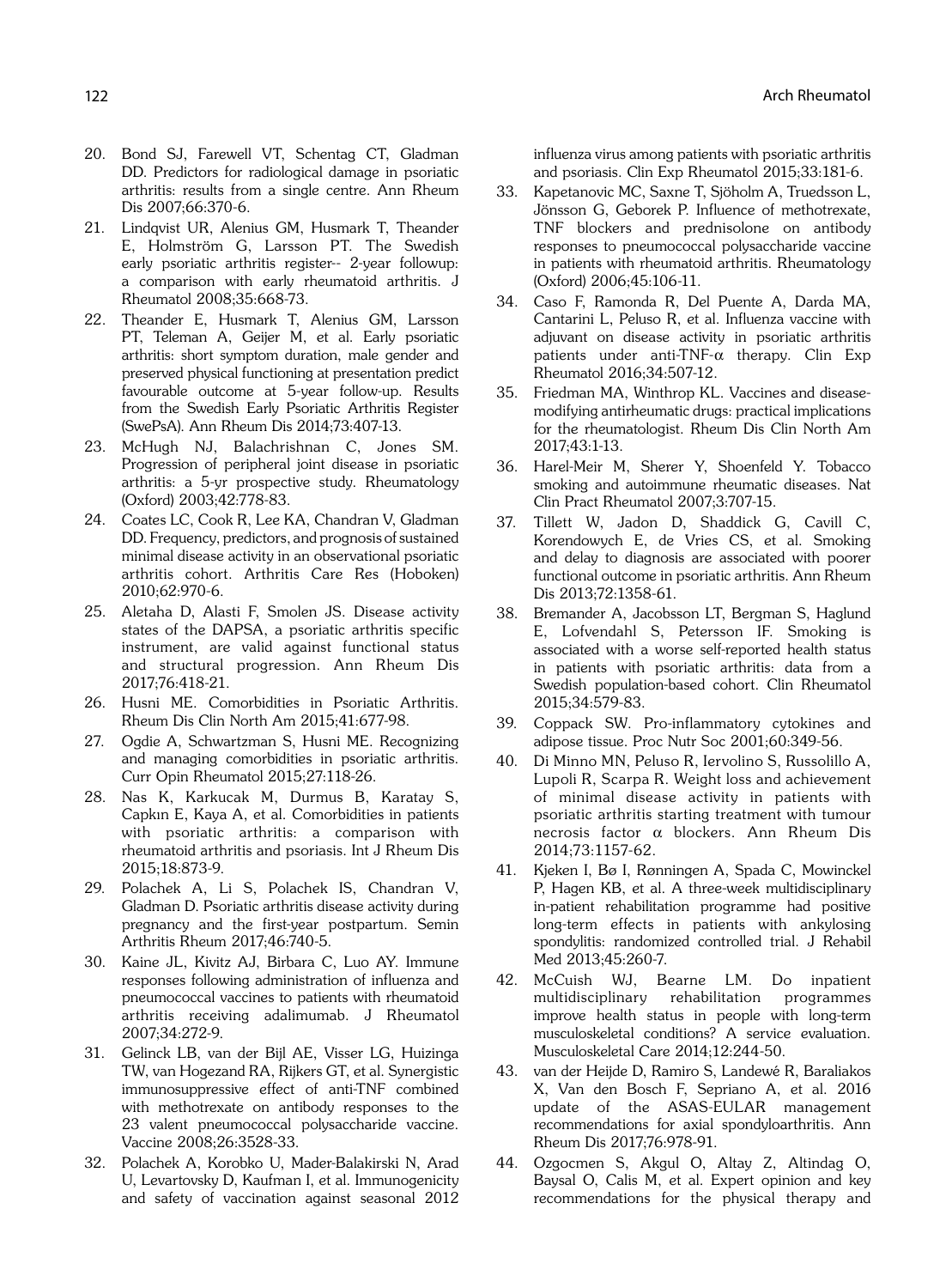rehabilitation of patients with ankylosing spondylitis. Int J Rheum Dis 2012;15:229-38.

- 45. Roger-Silva D, Natour J, Moreira E, Jennings F. A resistance exercise program improves functional capacity of patients with psoriatic arthritis: a randomized controlled trial. Clin Rheumatol 2018;37:389-95.
- 46. Kirkham B, de Vlam K, Li W, Boggs R, Mallbris L, Nab HW, et al. Early treatment of psoriatic arthritis is associated with improved patient-reported outcomes: findings from the etanercept PRESTA trial. Clin Exp Rheumatol 2015;33:11-9.
- 47. Kerschbaumer A, Baker D, Smolen JS, Aletaha D. The effects of structural damage on functional disability in psoriatic arthritis. Ann Rheum Dis 2017;76:2038-45.
- 48. Haroon M, Gallagher P, FitzGerald O. Diagnostic delay of more than 6 months contributes to poor radiographic and functional outcome in psoriatic arthritis. Ann Rheum Dis 2015;74:1045-50.
- 49. D'Angelo S, Palazzi C, Gilio M, Leccese P, Padula A, Olivieri I. Improvements in diagnostic tools for early detection of psoriatic arthritis. Expert Rev Clin Immunol 2016;12:1209-15.
- 50. Smolen JS, Breedveld FC, Burmester GR, Bykerk V, Dougados M, Emery P, et al. Treating rheumatoid arthritis to target: 2014 update of the recommendations of an international task force. Ann Rheum Dis 2016;75:3-15.
- 51. Coates LC, Moverley AR, McParland L, Brown S, Navarro-Coy N, O'Dwyer JL, et al. Effect of tight control of inflammation in early psoriatic arthritis (TICOPA): a UK multicentre, open-label, randomised controlled trial. Lancet 2015;386:2489-98.
- 52. Smolen JS, Schols M, Braun J, Dougados M, FitzGerald O, Gladman DD, et al. Treating axial spondyloarthritis and peripheral spondyloarthritis, especially psoriatic arthritis, to target: 2017 update of recommendations by an international task force. Ann Rheum Dis 2018;77:3-17.
- 53. Stoffer MA, Schoels MM, Smolen JS, Aletaha D, Breedveld FC, Burmester G, et al. Evidence for treating rheumatoid arthritis to target: results of a systematic literature search update. Ann Rheum Dis 2016;75:16-22.
- 54. Smolen JS, Braun J, Dougados M, Emery P, Fitzgerald O, Helliwell P, et al. Treating spondyloarthritis, including ankylosing spondylitis and psoriatic arthritis, to target: recommendations of an international task force. Ann Rheum Dis 2014;73:6-16.
- 55. Van den Bosch F, Kavanaugh A, Kron M, Kupper H, Mease PJ. Clinical remission in patients with active psoriatic arthritis treated with adalimumab and correlations in joint and skin manifestations. J Rheumatol 2015;42:952-9.
- 56. Schoels MM, Aletaha D, Alasti F, Smolen JS. Disease activity in psoriatic arthritis (PsA): defining remission and treatment success using the DAPSA

score. Ann Rheum Dis 2016;75:811-8.

- 57. Cantini F, Niccoli L, Cassarà E, Kaloudi O, Nannini C. Sustained maintenance of clinical remission after adalimumab dose reduction in patients with early psoriatic arthritis: a long-term follow-up study. Biologics 2012;6:201-6.
- 58. Cantini F, Niccoli L, Nannini C, Cassara E, Pasquetti P, Olivieri I, et al. Frequency and duration of clinical remission in patients with peripheral psoriatic arthritis requiring second-line drugs. Rheumatology (Oxford) 2008;47:872-6.
- 59. Salaffi F, Ciapetti A, Carotti M, Gasparini S, Gutierrez M. Disease activity in psoriatic arthritis: comparison of the discriminative capacity and construct validity of six composite indices in a real world. Biomed Res Int 2014;2014:528105.
- 60. Coates LC, FitzGerald O, Merola JF, Smolen J, van Mens LJJ, Bertheussen H, et al. Group for Research and Assessment of Psoriasis and Psoriatic Arthritis/ Outcome Measures in Rheumatology Consensus-Based Recommendations and Research Agenda for Use of Composite Measures and Treatment Targets in Psoriatic Arthritis. Arthritis Rheumatol 2018;70:345-55.
- 61. Mumtaz A, Gallagher P, Kirby B, Waxman R, Coates LC, Veale JD, et al. Development of a preliminary composite disease activity index in psoriatic arthritis. Ann Rheum Dis 2011;70:272-7.
- 62. Ogdie A, de Wit M, Callis Duffin K, Campbell W, Chau J, Coates LC, et al. Defining Outcome Measures for Psoriatic Arthritis: A Report from the GRAPPA-OMERACT Working Group. J Rheumatol 2017;44:697-700.
- 63. Coates LC, Helliwell PS. Defining low disease activity states in psoriatic arthritis using novel composite disease instruments. J Rheumatol 2016;4:371-5.
- 64. Helliwell PS, FitzGerald O, Fransen J, Gladman DD, Kreuger GG, Callis-Duffin K, et al. The development of candidate composite disease activity and responder indices for psoriatic arthritis (GRACE project). Ann Rheum Dis 2013;72:986-91.
- 65. Schoels M, Aletaha D, Funovits J, Kavanaugh A, Baker D, Smolen JS. Application of the DAREA/ DAPSA score for assessment of disease activity in psoriatic arthritis. Ann Rheum Dis 2010;69:1441-7.
- 66. Coates LC, Fransen J, Helliwell PS. Defining minimal disease activity in psoriatic arthritis: a proposed objective target for treatment. Ann Rheum Dis 2010;69:48-53.
- 67. Coates LC, Helliwell PS. Validation of minimal disease activity criteria for psoriatic arthritis using interventional trial data. Arthritis Care Res (Hoboken) 2010;62:965-9.
- 68. Coates LC, Navarro-Coy N, Brown SR, Brown S, McParland L, Collier H, et al. The TICOPA protocol (TIght COntrol of Psoriatic Arthritis): a randomised controlled trial to compare intensive management versus standard care in early psoriatic arthritis. BMC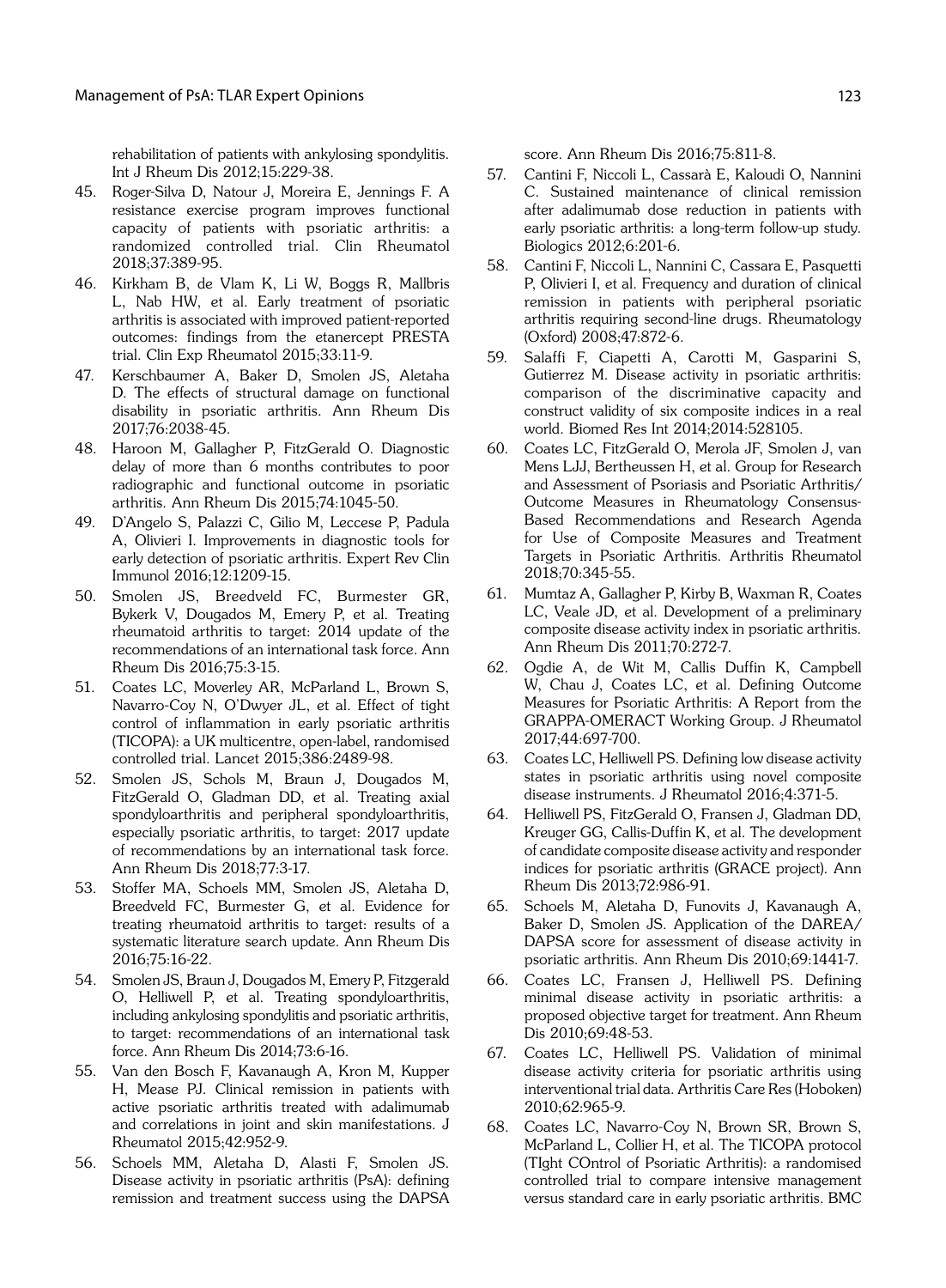Musculoskelet Disord 2013;14:101.

- 69. Orbai AM, de Wit M, Mease PJ, Callis Duffin K, Elmamoun M, Tillett W, et al. Updating the psoriatic arthritis (PsA) core domain set: A report from the PsA workshop at OMERACT 2016. J Rheumatol 2017;44:1522-8.
- 70. Ash Z, Gaujoux-Viala C, Gossec L, Hensor EM, FitzGerald O, Winthrop K, et al. A systematic literature review of drug therapies for the treatment of psoriatic arthritis: current evidence and metaanalysis informing the EULAR recommendations for the management of psoriatic arthritis. Ann Rheum Dis 2012;71:319-26.
- 71. Sarzi-Puttini P, Santandrea S, Boccassini L, Panni B, Caruso I. The role of NSAIDs in psoriatic arthritis: evidence from a controlled study with nimesulide. Clin Exp Rheumatol. 2001;19(1 Suppl 22):S17-20.
- 72. Sakkas LI, Alexiou I, Simopoulou T, Vlychou M. Enthesitis in psoriatic arthritis. Semin Arthritis Rheum 2013;43:325-34.
- 73. Borer JS, Simon LS. Cardiovascular and gastrointestinal effects of COX-2 inhibitors and NSAIDs: achieving a balance. Arthritis Res Ther 2005;7 Suppl 4:S14-22.
- 74. Eder L, Chandran V, Ueng J, Bhella S, Lee KA, Rahman P, et al. Predictors of response to intra-articular steroid injection in psoriatic arthritis. Rheumatology (Oxford) 2010;49:1367-73.
- 75. Braun J, Bollow M, Seyrekbasan F, Haberle HJ, Eggens U, Mertz A, et al. Computed tomography guided corticosteroid injection of the sacroiliac joint in patients with spondyloarthropathy with sacroiliitis: clinical outcome and followup by dynamic magnetic resonance imaging. J Rheumatol 1996;23:659-64.
- 76. Günaydin I, Pereira PL, Daikeler T, Mohren M, Trübenbach J, Schick F, et al. Magnetic resonance imaging guided corticosteroid injection of the sacroiliac joints in patients with therapy resistant spondyloarthropathy: a pilot study. J Rheumatol 2000;27:424-8.
- 77. Jee H, Lee JH, Park KD, Ahn J, Park Y. Ultrasoundguided versus fluoroscopy-guided sacroiliac joint intra-articular injections in the noninflammatory sacroiliac joint dysfunction: a prospective, randomized, single-blinded study. Arch Phys Med Rehabil 2014;95:330-7.
- 78. Ritchlin CT. Therapies for psoriatic enthesopathy. A systematic review. J Rheumatol 2006;33:1435-8.
- 79. Baker H, Ryan TJ. Generalized pustular psoriasis. A clinical and epidemiological study of 104 cases. Br J Dermatol 1968;80:771-93.
- 80. Grassi W, De Angelis R, Cervini C. Corticosteroid prescribing in rheumatoid arthritis and psoriatic arthritis. Clin Rheumatol 1998;17:223-6.
- 81. Coates LC, Helliwell PS. Psoriasis flare with corticosteroid use in psoriatic arthritis. Br J Dermatol

2016;174:219-21.

- 82. Hoes JN, Jacobs JW, Verstappen SM, Bijlsma JW, Van der Heijden GJ. Adverse events of low- to medium-dose oral glucocorticoids in inflammatory diseases: a meta-analysis. Ann Rheum Dis 2009;68:1833-8.
- 83. Zink A, Thiele K, Huscher D, Listing J, Sieper J, Krause A, et al. Healthcare and burden of disease in psoriatic arthritis. A comparison with rheumatoid arthritis and ankylosing spondylitis. J Rheumatol 2006;33:86-90.
- 84. Fendler C, Baraliakos X, Braun J. Glucocorticoid treatment in spondyloarthritis. Clin Exp Rheumatol 2011;29(5 Suppl 68):S139-42.
- 85. Roussou E, Bouraoui A. Real-life experience of using conventional disease-modifying antirheumatic drugs (DMARDs) in psoriatic arthritis (PsA). Retrospective analysis of the efficacy of methotrexate, sulfasalazine, and leflunomide in PsA in comparison to spondyloarthritides other than PsA and literature review of the use of conventional DMARDs in PsA. Eur J Rheumatol 2017;4:1-10.
- 86. Simon P, Pfoehler C, Bergner R, Schreiber M, Pfreundschuh M, Assmann G. Swollen joint count in psoriatic arthritis is associated with progressive radiological damage in hands and feet. Clin Exp Rheumatol 2012;30:45-50.
- 87. Cresswell L, Chandran V, Farewell VT, Gladman DD. Inflammation in an individual joint predicts damage to that joint in psoriatic arthritis. Ann Rheum Dis 2011;70:305-8.
- 88. Brockbank JE, Stein M, Schentag CT, Gladman DD. Dactylitis in psoriatic arthritis: a marker for disease severity? Ann Rheum Dis 2005;64:188-90.
- 89. Mease PJ, Karki C, Palmer JB, Etzel CJ, Kavanaugh A, Ritchlin CT, et al. Clinical characteristics, disease activity, and patient-reported outcomes in psoriatic arthritis patients with dactylitis or enthesitis: results from the corrona psoriatic arthritis/spondyloarthritis registry. Arthritis Care Res (Hoboken) 2017;69:1692- 1699.
- 90. Gladman DD, Thavaneswaran A, Chandran V, Cook RJ. Do patients with psoriatic arthritis who present early fare better than those presenting later in the disease? Ann Rheum Dis 2011;70:2152-4.
- 91. Kingsley GH, Kowalczyk A, Taylor H, Ibrahim F, Packham JC, McHugh NJ, et al. A randomized placebo-controlled trial of methotrexate in psoriatic arthritis. Rheumatology (Oxford) 2012;51:1368-77.
- 92. Lie E, van der Heijde D, Uhlig T, Heiberg MS, Koldingsnes W, Rødevand E, et al. Effectiveness and retention rates of methotrexate in psoriatic arthritis in comparison with methotrexate-treated patients with rheumatoid arthritis. Ann Rheum Dis 2010;69:671-6.
- 93. Schmitt J, Rosumeck S, Thomaschewski G, Sporbeck B, Haufe E, Nast A. Efficacy and safety of systemic treatments for moderate-to-severe psoriasis: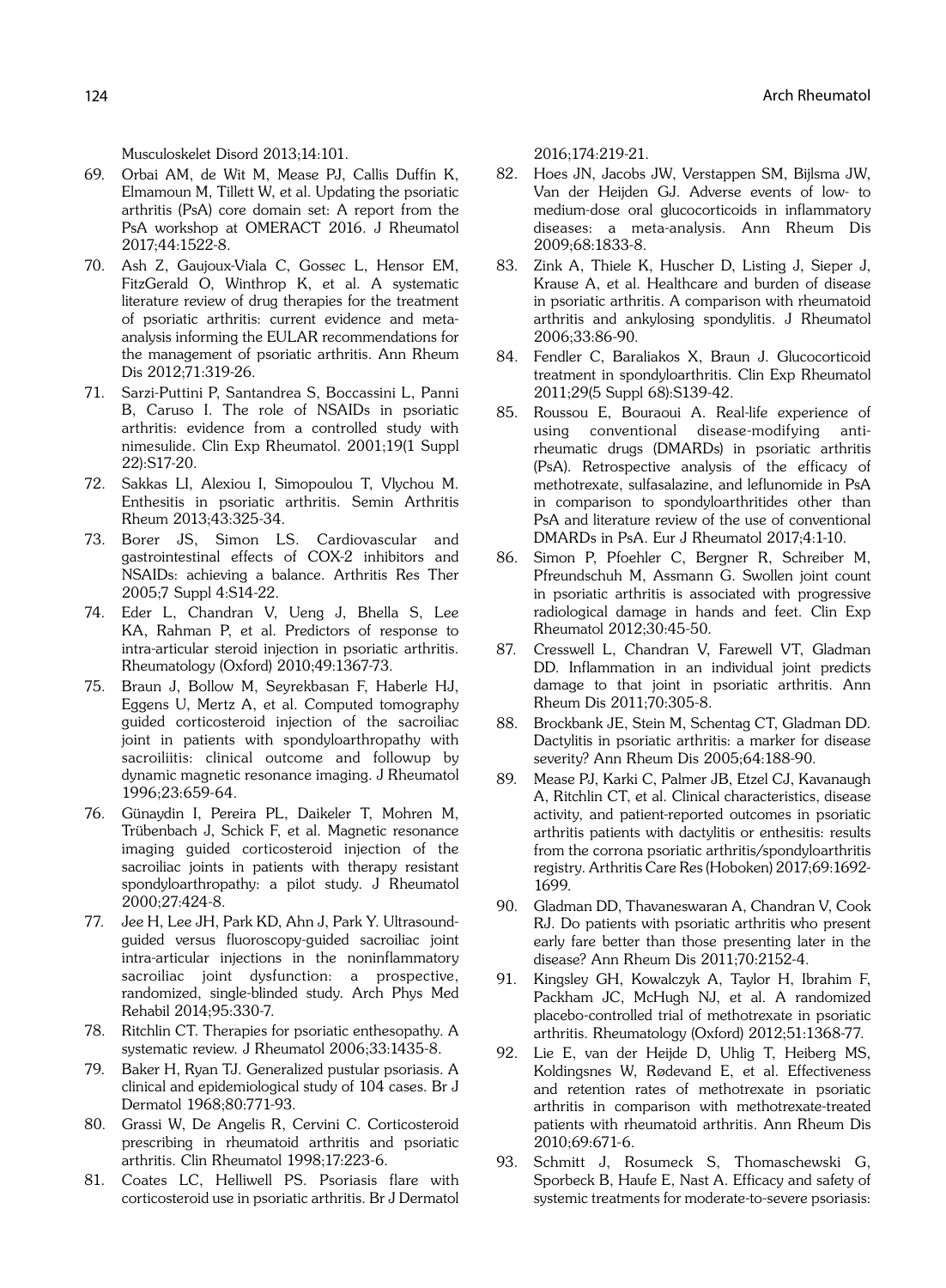meta-analysis of randomized controlled trials. Br J Dermatol 2014;170:274-303.

- 94. Eder L, Thavaneswaran A, Chandran V, Gladman DD. Tumour necrosis factor  $\alpha$  blockers are more effective than methotrexate in the inhibition of radiographic joint damage progression among patients with psoriatic arthritis. Ann Rheum Dis 2014;73:1007-11.
- 95. Ramiro S, Smolen JS, Landewé R, van der Heijde D, Dougados M, Emery P, et al. Pharmacological treatment of psoriatic arthritis: a systematic literature review for the 2015 update of the EULAR recommendations for the management of psoriatic arthritis. Ann Rheum Dis 2016;75:490-8.
- 96. Ungprasert P, Thongprayoon C, Davis JM. Indirect comparisons of the efficacy of biological agents in patients with psoriatic arthritis with an inadequate response to traditional disease-modifying antirheumatic drugs or to non-steroidal anti-inflammatory drugs: A meta-analysis. Semin Arthritis Rheum 2016;45:428-38.
- 97. Kavanaugh A, Mease PJ, Reimold AM, Tahir H, Rech J, Hall S, et al. Secukinumab for Long-Term Treatment of Psoriatic Arthritis: A Two-Year Followup From a Phase III, Randomized, Double-Blind Placebo-Controlled Study. Arthritis Care Res (Hoboken) 2017;69:347-55.
- 98. McInnes IB, Mease PJ, Ritchlin CT, Rahman P, Gottlieb AB, Kirkham B, et al. Secukinumab sustains improvement in signs and symptoms of psoriatic arthritis: 2 year results from the phase 3 FUTURE 2 study. Rheumatology (Oxford) 2017;56:1993-2003.
- 99. van der Heijde D, Gladman DD, Kishimoto M, Okada M, Rathmann SS, Moriarty SR, et al. Efficacy and safety of ixekizumab in patients with active psoriatic arthritis: 52-week results from a phase III study (SPIRIT-P1). J Rheumatol 2018;45:367-77.
- 100. Nash P, Kirkham B, Okada M, Rahman P, Combe B, Burmester GR, et al. Ixekizumab for the treatment of patients with active psoriatic arthritis and an inadequate response to tumour necrosis factor inhibitors: results from the 24-week randomised, double-blind, placebo-controlled period of the SPIRIT-P2 phase 3 trial. Lancet 2017;389:2317-27.
- 101. McInnes IB, Kavanaugh A, Gottlieb AB, Puig L, Rahman P, Ritchlin C, et al. Efficacy and safety of ustekinumab in patients with active psoriatic arthritis: 1 year results of the phase 3, multicentre, double-blind, placebo-controlled PSUMMIT 1 trial. Lancet 2013;382:780-9.
- 102. Kavanaugh A, Puig L, Gottlieb AB, Ritchlin C, You Y, Li S, et al. Efficacy and safety of ustekinumab in psoriatic arthritis patients with peripheral arthritis and physician-reported spondylitis: post-hoc analyses from two phase III, multicentre, double-blind, placebo-controlled studies (PSUMMIT-1/PSUMMIT-2). Ann Rheum Dis 2016;75:1984-8.
- 103. Kavanaugh A, Puig L, Gottlieb AB, Ritchlin C, Li S, Wang Y, et al. Maintenance of clinical efficacy and radiographic benefit through two years of ustekinumab therapy in patients with active psoriatic arthritis: Results from a randomized, placebo-controlled phase III trial. Arthritis Care Res (Hoboken) 2015;67:1739-49.
- 104. Kavanaugh A, Mease PJ, Gomez-Reino JJ, Adebajo AO, Wollenhaupt J, Gladman DD, et al. Treatment of psoriatic arthritis in a phase 3 randomised, placebo-controlled trial with apremilast, an oral phosphodiesterase 4 inhibitor. Ann Rheum Dis 2014;73:1020-6.
- 105. Edwards CJ, Blanco FJ, Crowley J, Birbara CA, Jaworski J, Aelion J, et al. Apremilast, an oral phosphodiesterase 4 inhibitor, in patients with psoriatic arthritis and current skin involvement: a phase III, randomised, controlled trial (PALACE 3). Ann Rheum Dis 2016;75:1065-73.
- 106. Cutolo M, Myerson GE, Fleischmann RM, Lioté F, Díaz-González F, Van den Bosch F, et al. A Phase III, Randomized, Controlled Trial of Apremilast in Patients with Psoriatic Arthritis: Results of the PALACE 2 Trial. J Rheumatol 2016;43:1724-34.
- 107. Bartelds GM, Krieckaert CL, Nurmohamed MT, van Schouwenburg PA, Lems WF, Twisk JW, et al. Development of antidrug antibodies against adalimumab and association with disease activity and treatment failure during long-term follow-up. JAMA 2011;305:1460-8.
- 108. Pascual-Salcedo D, Plasencia C, Ramiro S, Nuno L, Bonilla G, Nagore D, et al. Influence of immunogenicity on the efficacy of long-term treatment with infliximab in rheumatoid arthritis. Rheumatology (Oxford) 2011;50:1445-52.
- 109. Jani M, Barton A, Warren RB, Griffiths CE, Chinoy H. The role of DMARDs in reducing the immunogenicity of TNF inhibitors in chronic inflammatory diseases. Rheumatology (Oxford) 2014;53:213-22.
- 110. Dubey S, Kerrigan N, Mills K, Scott DG. Bronchospasm associated with anti-TNF treatment. Clin Rheumatol 2009;28:989-92.
- 111. Bendtzen K. Is there a need for immunopharmacologic guidance of anti-tumor necrosis factor therapies? Arthritis Rheum 2011;63:867-70.
- 112. Maggi E, Vultaggio A, Matucci A. Acute infusion reactions induced by monoclonal antibody therapy. Expert Rev Clin Immunol 2011;7:55-63.
- 113. Smolen JS, Landewé R, Bijlsma J, Burmester G, Chatzidionysiou K, Dougados M, et al. EULAR recommendations for the management of rheumatoid arthritis with synthetic and biological diseasemodifying antirheumatic drugs: 2016 update. Ann Rheum Dis 2017;76:960-77.
- 114. Behrens F, Canete JD, Olivieri I, van Kuijk AW, McHugh N, Combe B. Tumour necrosis factor inhibitor monotherapy vs combination with MTX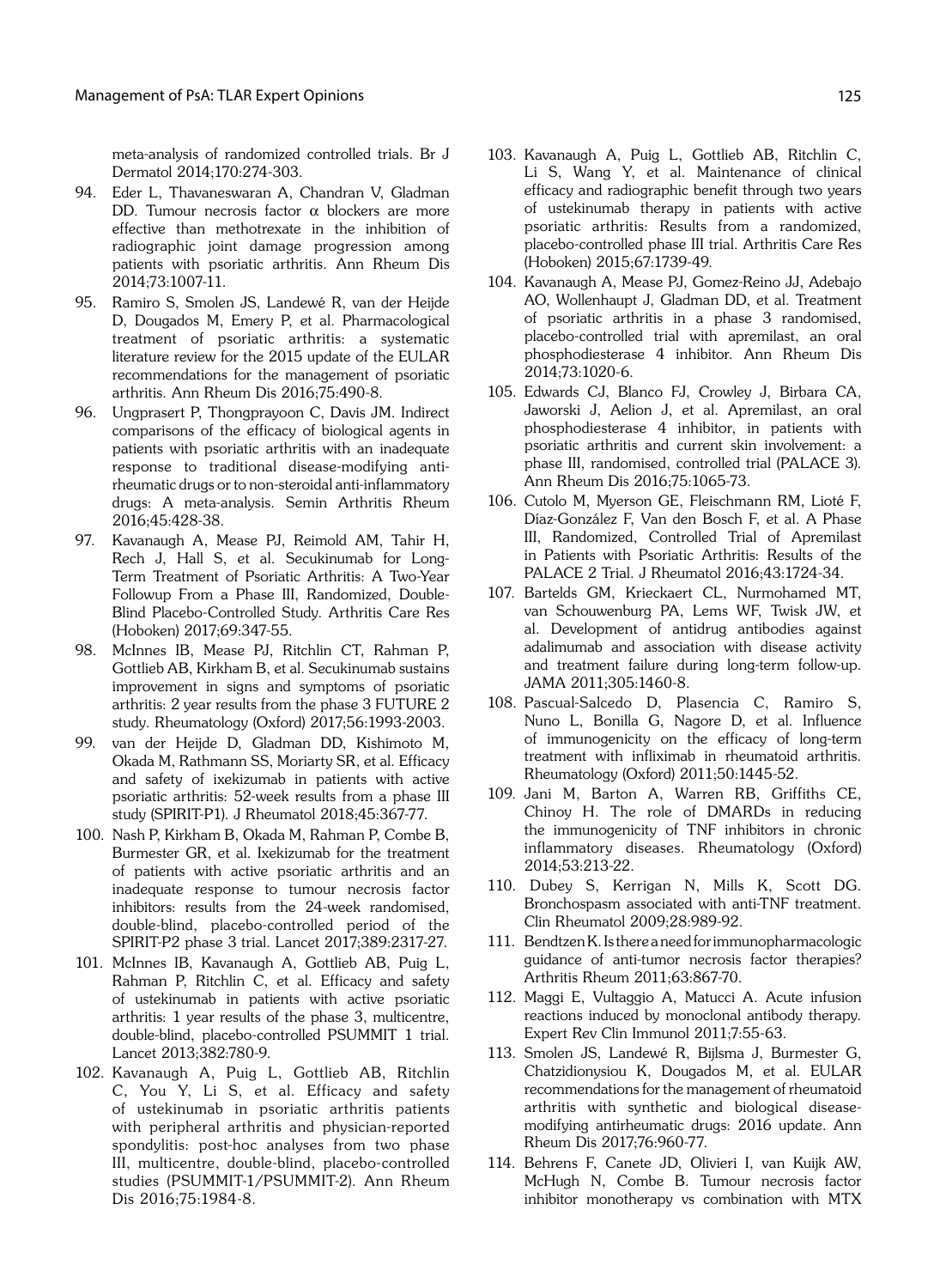in the treatment of PsA: a systematic review of the literature. Rheumatology (Oxford) 2015;54:915-26.

- 115. Gottlieb AB, Langley RG, Strober BE, Papp KA, Klekotka P, Creamer K, et al. A randomized, doubleblind, placebo-controlled study to evaluate the addition of methotrexate to etanercept in patients with moderate to severe plaque psoriasis. Br J Dermatol 2012;167:649-57.
- 116. Zachariae C, Mørk NJ, Reunala T, Lorentzen H, Falk E, Karvonen SL, et al. The combination of etanercept and methotrexate increases the effectiveness of treatment in active psoriasis despite inadequate effect of methotrexate therapy. Acta Derm Venereol 2008;88:495-501.
- 117. van den Reek JM, van Lümig PP, Kievit W, Zweegers J, van de Kerkhof PC, Seyger MM, et al. Effectiveness of adalimumab dose escalation, combination therapy of adalimumab with methotrexate, or both in patients with psoriasis in daily practice. J Dermatolog Treat 2013;24:361-8.
- 118. Wee JS, Petrof G, Jackson K, Barker JN, Smith CH. Infliximab for the treatment of psoriasis in the U.K.: 9 years' experience of infusion reactions at a single centre. Br J Dermatol 2012;167:411-6.
- 119. Choy E. T cells in psoriatic arthritis. Curr Rheumatol Rep 2007;9:437-41.
- 120. Cai Y, Fleming C, Yan J. New insights of T cells in the pathogenesis of psoriasis. Cell Mol Immunol 2012;9:302-9.
- 121. van Kuijk AW, Reinders-Blankert P, Smeets TJ, Dijkmans BA, Tak PP. Detailed analysis of the cell infiltrate and the expression of mediators of synovial inflammation and joint destruction in the synovium of patients with psoriatic arthritis: implications for treatment. Ann Rheum Dis 2006;65:1551-7.
- 122. Szentpetery A, Heffernan E, Gogarty M, Mellerick L, McCormack J, Haroon M, et al. Abatacept reduces synovial regulatory T-cell expression in patients with psoriatic arthritis. Arthritis Res Ther 2017;19:158.
- 123. Mease P, Genovese MC, Gladstein G, Kivitz AJ, Ritchlin C, Tak PP, et al. Abatacept in the treatment of patients with psoriatic arthritis: results of a six-month, multicenter, randomized, double-blind, placebo-controlled, phase II trial. Arthritis Rheum 2011;63:939-48.
- 124. Mease PJ, Gottlieb AB, van der Heijde D, FitzGerald O, Johnsen A, Nys M, et al. Efficacy and safety of abatacept, a T-cell modulator, in a randomised, double-blind, placebo-controlled, phase III study in psoriatic arthritis. Ann Rheum Dis 2017;76:1550-8.
- 125. Mease P, Hall S, FitzGerald O, van der Heijde D, Merola JF, Avila-Zapata F, et al. Tofacitinib or Adalimumab versus Placebo for Psoriatic Arthritis. N Engl J Med 2017;377:1537-50.
- 126. Gladman D, Rigby W, Azevedo VF, Behrens F, Blanco R, Kaszuba A, et al. Tofacitinib for Psoriatic Arthritis in Patients with an Inadequate Response to

TNF Inhibitors. N Engl J Med 2017;377:1525-36.

- 127. Asahina A, Etoh T, Igarashi A, Imafuku S, Saeki H, Shibasaki Y, et al. Oral tofacitinib efficacy, safety and tolerability in Japanese patients with moderate to severe plaque psoriasis and psoriatic arthritis: A randomized, double-blind, phase 3 study. J Dermatol 2016;43:869-80.
- 128. Orbai AM, Weitz J, Siegel EL, Siebert S, Savage LJ, Aydin SZ, et al. Systematic review of treatment effectiveness and outcome measures for enthesitis in psoriatic arthritis. J Rheumatol 2014;41:2290-4.
- 129. Clegg DO, Reda DJ, Mejias E, Cannon GW, Weisman MH, Taylor T, et al. Comparison of sulfasalazine and placebo in the treatment of psoriatic arthritis. A Department of Veterans Affairs Cooperative Study. Arthritis Rheum 1996;39:2013-20.
- 130. Sterry W, Ortonne JP, Kirkham B, Brocq O, Robertson D, Pedersen RD, et al. Comparison of two etanercept regimens for treatment of psoriasis and psoriatic arthritis: PRESTA randomised double blind multicentre trial. BMJ 2010;340:147.
- 131. Kavanaugh A, McInnes I, Mease P, Krueger GG, Gladman D, Gomez-Reino J, et al. Golimumab, a new human tumor necrosis factor alpha antibody, administered every four weeks as a subcutaneous injection in psoriatic arthritis: Twenty-four-week efficacy and safety results of a randomized, placebocontrolled study. Arthritis Rheum 2009;60:976-86.
- 132. Mease PJ, Fleischmann R, Deodhar AA, Wollenhaupt J, Khraishi M, Kielar D, et al. Effect of certolizumab pegol on signs and symptoms in patients with psoriatic arthritis: 24-week results of a Phase 3 double-blind randomised placebo-controlled study (RAPID-PsA). Ann Rheum Dis 2014;73:48-55.
- 133. Kavanaugh A, Mease PJ, Gomez-Reino JJ, Adebajo AO, Wollenhaupt J, Gladman DD, et al. Longterm (52-week) results of a phase III randomized, controlled trial of apremilast in patients with psoriatic arthritis. J Rheumatol 2015;42:479-88.
- 134. Rose S, Toloza S, Bautista-Molano W, Helliwell PS. Comprehensive treatment of dactylitis in psoriatic arthritis. J Rheumatol 2014;41:2295-300.
- 135. Corbett M, Soares M, Jhuti G, Rice S, Spackman E, Sideris E, et al. Tumour necrosis factor- $\alpha$  inhibitors for ankylosing spondylitis and non-radiographic axial spondyloarthritis: a systematic review and economic evaluation. Health Technol Assess 2016;20:1-334.
- 136. Callhoff J, Sieper J, Weiss A, Zink A, Listing J. Efficacy of TNFalpha blockers in patients with ankylosing spondylitis and non-radiographic axial spondyloarthritis: a meta-analysis. Ann Rheum Dis 2015;74:1241-8.
- 137. Baeten D, Sieper J, Braun J, Baraliakos X, Dougados M, Emery P, et al. Secukinumab, an Interleukin-17A Inhibitor, in Ankylosing Spondylitis. N Engl J Med 2015;373:2534-48.
- 138. Braun J, Baraliakos X, Deodhar A, Baeten D, Sieper J, Emery P, et al. Effect of secukinumab on